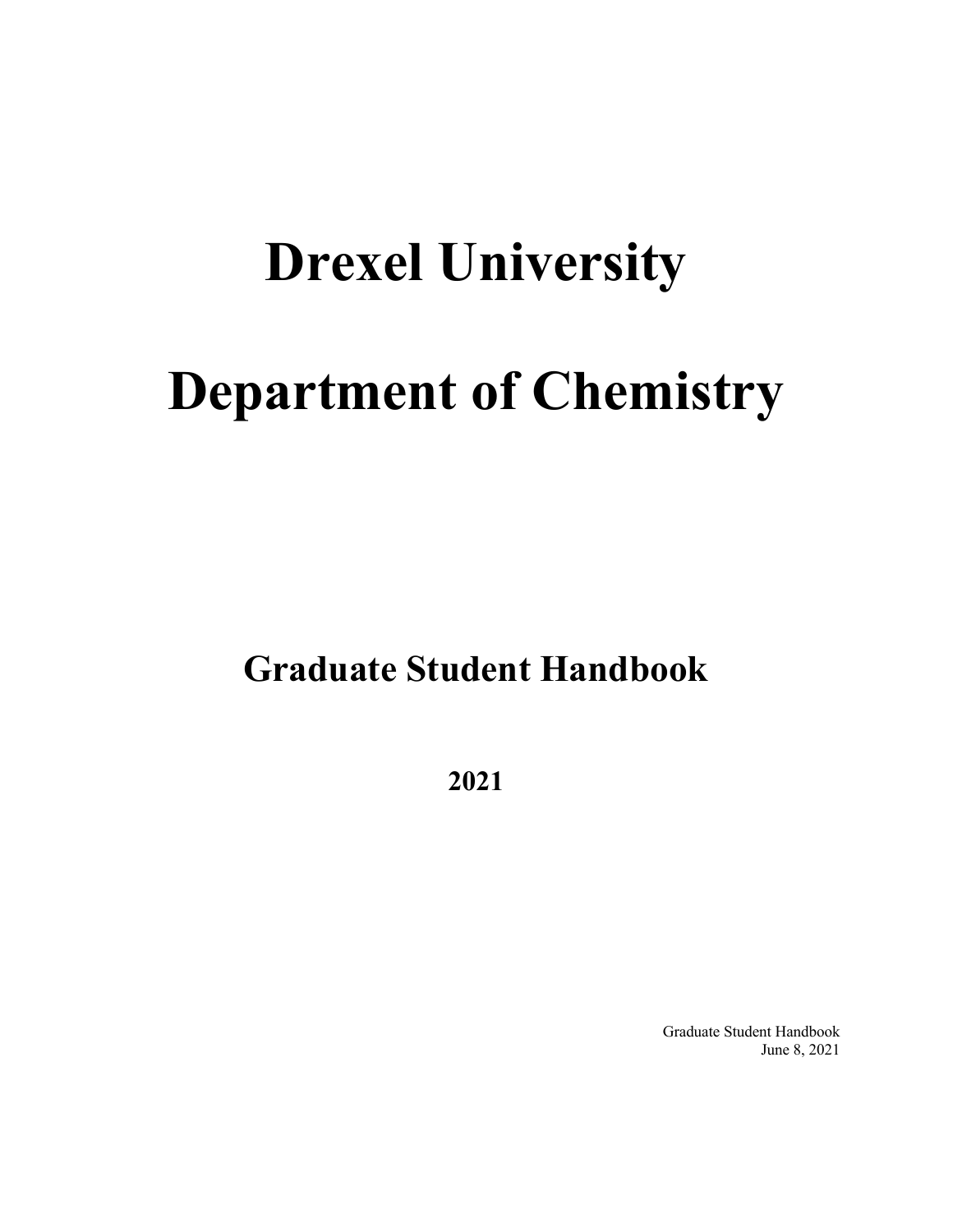# **Table of Contents**

| А.<br>В.<br>$C_{\cdot}$<br>$\mathcal{I}$ .<br>2.<br>D.<br>$l_{\cdot}$<br>2.<br>A.<br>1.<br>2.<br>$\mathfrak{Z}$ .<br>B.<br>$\mathcal{I}$ .<br>2.<br>$\mathfrak{Z}$ .<br>C.<br>$\mathcal{I}$ .<br>2.<br>$\mathfrak{Z}$ .<br>3.<br>4.<br>5.<br>6.<br>7.<br>8.<br>9.<br>10.<br>11. Use of a Scientific Article as a Chapter or Portion of a Chapter in a Dissertation 17 | I. |  |
|-----------------------------------------------------------------------------------------------------------------------------------------------------------------------------------------------------------------------------------------------------------------------------------------------------------------------------------------------------------------------|----|--|
|                                                                                                                                                                                                                                                                                                                                                                       |    |  |
|                                                                                                                                                                                                                                                                                                                                                                       |    |  |
|                                                                                                                                                                                                                                                                                                                                                                       |    |  |
|                                                                                                                                                                                                                                                                                                                                                                       |    |  |
|                                                                                                                                                                                                                                                                                                                                                                       |    |  |
|                                                                                                                                                                                                                                                                                                                                                                       |    |  |
|                                                                                                                                                                                                                                                                                                                                                                       |    |  |
|                                                                                                                                                                                                                                                                                                                                                                       |    |  |
|                                                                                                                                                                                                                                                                                                                                                                       |    |  |
|                                                                                                                                                                                                                                                                                                                                                                       |    |  |
|                                                                                                                                                                                                                                                                                                                                                                       |    |  |
|                                                                                                                                                                                                                                                                                                                                                                       |    |  |
|                                                                                                                                                                                                                                                                                                                                                                       |    |  |
|                                                                                                                                                                                                                                                                                                                                                                       |    |  |
|                                                                                                                                                                                                                                                                                                                                                                       |    |  |
|                                                                                                                                                                                                                                                                                                                                                                       |    |  |
|                                                                                                                                                                                                                                                                                                                                                                       |    |  |
|                                                                                                                                                                                                                                                                                                                                                                       |    |  |
|                                                                                                                                                                                                                                                                                                                                                                       |    |  |
|                                                                                                                                                                                                                                                                                                                                                                       |    |  |
|                                                                                                                                                                                                                                                                                                                                                                       |    |  |
|                                                                                                                                                                                                                                                                                                                                                                       |    |  |
|                                                                                                                                                                                                                                                                                                                                                                       |    |  |
|                                                                                                                                                                                                                                                                                                                                                                       |    |  |
|                                                                                                                                                                                                                                                                                                                                                                       |    |  |
|                                                                                                                                                                                                                                                                                                                                                                       |    |  |
|                                                                                                                                                                                                                                                                                                                                                                       |    |  |
|                                                                                                                                                                                                                                                                                                                                                                       |    |  |
|                                                                                                                                                                                                                                                                                                                                                                       |    |  |
|                                                                                                                                                                                                                                                                                                                                                                       |    |  |
|                                                                                                                                                                                                                                                                                                                                                                       |    |  |
|                                                                                                                                                                                                                                                                                                                                                                       |    |  |
|                                                                                                                                                                                                                                                                                                                                                                       |    |  |
|                                                                                                                                                                                                                                                                                                                                                                       |    |  |
|                                                                                                                                                                                                                                                                                                                                                                       |    |  |
|                                                                                                                                                                                                                                                                                                                                                                       |    |  |
| А.                                                                                                                                                                                                                                                                                                                                                                    |    |  |
| В.                                                                                                                                                                                                                                                                                                                                                                    |    |  |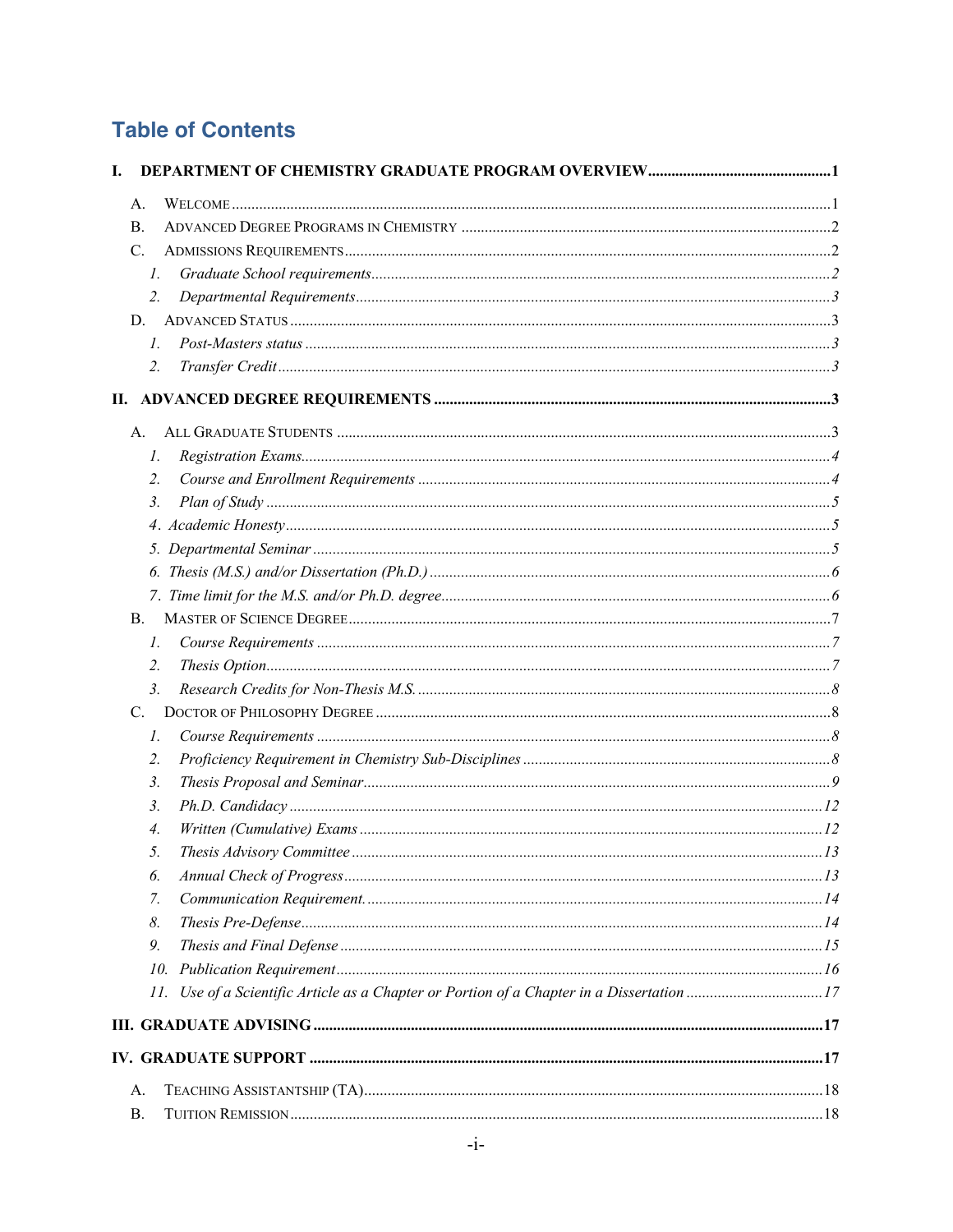## 2019-2020 Graduate Student Handbook

| <b>Chemistry Department</b> | 2019-2020 Graduate Student Handbook |
|-----------------------------|-------------------------------------|
| C.                          |                                     |
| D.                          |                                     |
| E.                          |                                     |
| F.                          |                                     |
| V.                          |                                     |
| A.                          |                                     |
| $\mathcal{I}$ .             |                                     |
| 2.                          |                                     |
| 3 <sub>1</sub>              |                                     |
| 4.                          |                                     |
| 5.                          |                                     |
| <b>B.</b>                   |                                     |
|                             |                                     |
|                             |                                     |
| $A_{\cdot}$                 |                                     |
| 1.                          |                                     |
| 2.                          |                                     |
| $\mathfrak{Z}$ .            |                                     |
| $\overline{4}$ .            |                                     |
| 5.                          |                                     |
| <b>B.</b>                   |                                     |
| $\mathcal{C}$ .             |                                     |
| $\mathcal{I}$ .             |                                     |
| 2.                          |                                     |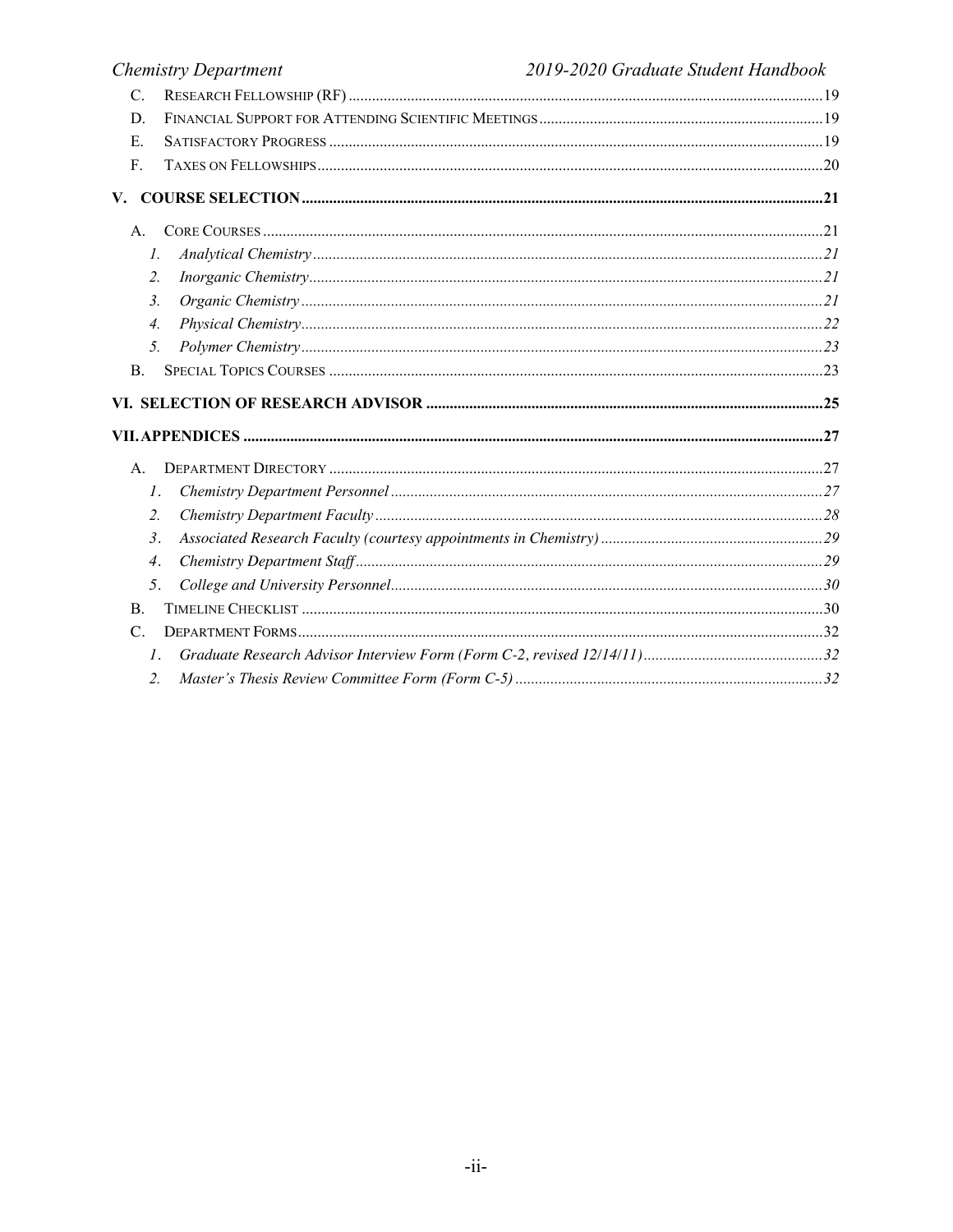# **I. Department of Chemistry Graduate Program Overview**

# *A. Welcome*

On behalf of the Chemistry Department at Drexel University, I extend to you a warm welcome. From our beginning as a part of the Chemistry and Chemical Engineering Department of Drexel Institute of Technology (which became Drexel University in 1971), we have evolved into a separate department in the College of Arts & Sciences awarding both Masters and Doctoral degrees (the first Ph.D. in 1968) in all major areas of chemistry.

At Drexel we have strong nationally and internationally recognized programs in the areas of analytical, atmospheric, inorganic, organic, physical, and polymer chemistry. In addition, Drexel encourages interdisciplinary activities. Several of our faculty actively collaborate with scientists in areas such as computational science, biological chemistry, and materials science.

Two of our department's most important goals are to increase basic chemical knowledge and its application to fundamental basic research. At the same time, we want graduate students to appreciate practical applications of chemistry in solving the problems that we all face in the modern world. Our department is small enough to provide each student with individual attention while maintaining a community of scholars (faculty, postdoctoral associates, graduate and undergraduate students). The relatively small research groups enable close interaction between students and their Research Advisors. We regard such attention and interaction as important positive features of our program.

Within our department, students and faculty are investigating diverse and exciting research problems (Department of Chemistry Web Site). The wide range of faculty interests ensures that we can stimulate the interest of students.

This handbook contains some important information with respect to your graduate career; please read it carefully and review the information, if necessary, with your Faculty Advisor. Of particular help is the checklist at the end of the handbook (Appendix B).

You should also download from the chemistry website the department and university forms (Graduate College Resources) that are pertinent to the graduate degree(s) you wish to pursue. Departmental forms C2 and C5 are also included at the back of this handbook.

Good luck and best wishes for your future in chemistry!

Joe P. Foley, PhD Head of Department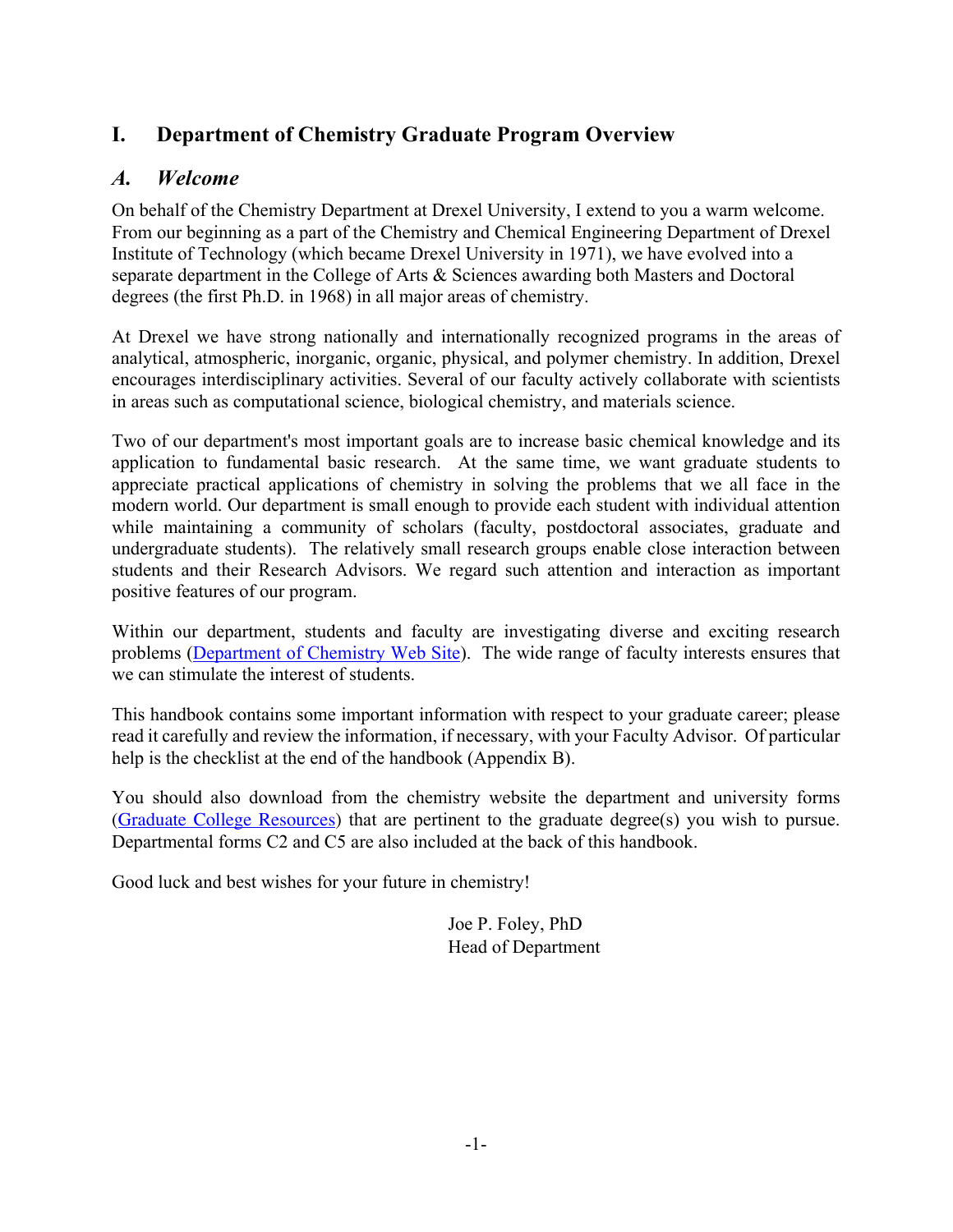# *B. Advanced Degree Programs in Chemistry*

The Chemistry Department offers Master of Science (M.S.) and Doctor of Philosophy (Ph.D.) degrees in Chemistry with specialization in the areas of:

**Analytical Chemistry Atmospheric Chemistry Chemical Education Inorganic Chemistry Materials Chemistry Organic Chemistry Physical Chemistry Polymer Chemistry**

Several of the above areas have a biological component, *e.g.*, bioanalytical, bioinorganic, bioorganic, and biophysical. While students are free to conduct research in any of the above areas, the cumulative qualifying examinations are limited to the following areas: analytical, biological, chemical education, inorganic, organic, physical, material and polymer. Students should consult the Graduate Advisor or the Graduate Program Committee (GPC) if they have questions or requests about the cumulative exam subjects.

The M.S. degree is awarded to students who show competency at the advanced level in the major areas of chemistry. Both a thesis and non-thesis M.S. option is available. Most full-time students complete the M.S. degree within two academic years.

The Ph.D. degree is different from coursework-driven B.S. and M.S. degrees, in that it is selfdriven, creative in nature and essentially research-based. The Ph.D. degree is conferred in recognition of breadth of scholarship and scientific attainment plus demonstrated ability to investigate significant scientific problems independently and with insight. It is not earned through completion of courses, by accumulation of credits, or by the time spent in residency, which are secondary requirements. The role of the Research Advisor is to offer guidance and advice to the student, but it is ultimately the responsibility of the student to prosecute the research, develop original contributions to it, and obtain original results of significance suitable for presentation in a Ph.D. thesis, itself written with an appropriately high degree of literary skill. A typical time for the completion of a Ph.D. by a full-time student is 5 years after completing the baccalaureate degree.

# *C. Admissions Requirements*

#### **1. Graduate School requirements**

Refer to the section dealing with Admission to Graduate School in the Drexel University Graduate Catalog (Graduate College Resources) and the attendant "Chemistry Factsheet" on the same web page. These discuss the recommended grade point average for undergraduate preparation, admission as a probationary non-matriculated student or as a non-degree student, and demonstration of competence in English for students whose native language is not English. The term "graduate" in this handbook conveys the same meaning as "post-graduate" does in some other countries.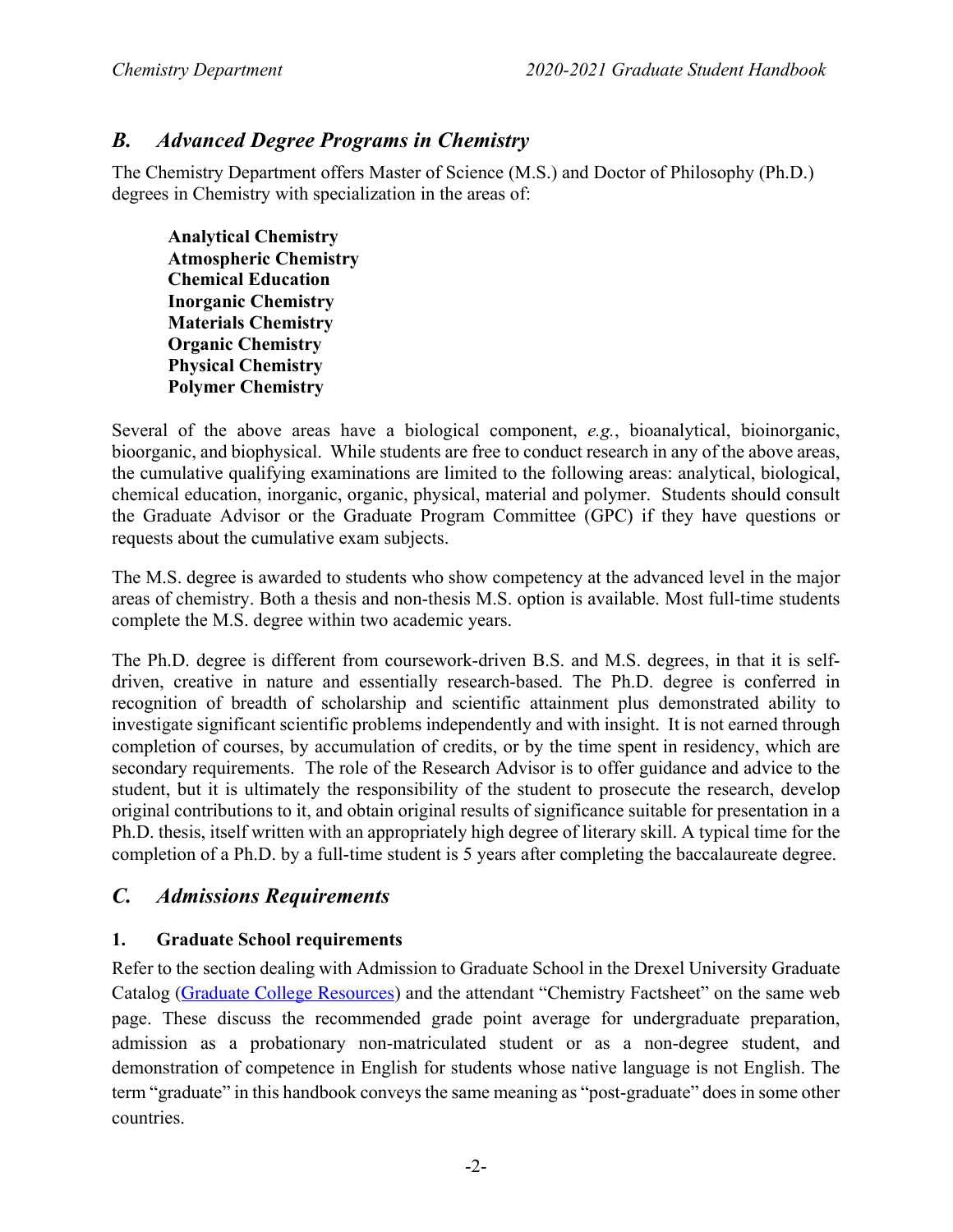### **2. Departmental Requirements**

Both full-time and part-time students are required to have a B.S. in chemistry or the equivalent. In other words, there must be evidence of adequate undergraduate preparation in chemistry, physics, and mathematics. Undergraduate chemistry coursework would typically include 34 semester (or 51 quarter) credits divided among general and inorganic chemistry (8-10 semester credits), analytical (6-8 semester credits), organic (6-8 semester credits), physical (6-8 semester credits) and unspecified chemistry electives (0-8). One to two semesters of college physics are also expected, along with differential and integral calculus. If some of the requirements are not met, an applicant may still be admitted but required to make up any significant deficiencies as determined by the Department.

For admission, it is strongly recommended that an applicant takes and reports to the department results of the Graduate Record Examination (GRE) administered by Educational Testing Services, Inc. (Princeton, NJ). GRE scores are helpful to the department and Office of Admissions. They are required if financial support is requested, i.e., a teaching fellowship (TF) and/or if the applicant wants to be considered for a Dean's Fellowship or a Provost's Fellowship (see section IV. Graduate Support). Exceptions to this requirement are made for internal applicants.

# *D.* **Advanced Status**

### **1. Post-Masters status**

Students who have previously obtained an M.S. degree in chemistry may be eligible for post-M.S. status in Drexel's graduate program. Given that the graduate course sequence in one's major area (analytical, inorganic, organic, physical, and polymer) is usually helpful in preparing for the cumulative exams (cumes), students may prefer to apply for transfer credits from prior graduate coursework rather than post-M.S. status, since the transferring of credits does not accelerate Ph.D. Candidacy requirements.

### **2. Transfer Credit**

Up to 15 credits of graduate coursework at another university may be transferred for graduate credit at Drexel, in accord with the description in the "Transfer Credit" section in the University's Graduate Catalog (Graduate College Resources) and with the approval of the Graduate Advisor and the GPC. Credit transfer is initiated by consulting with the departmental Graduate Advisor or with the GPC Chairperson, who will normally be prepared to consider such requests only after a student has progressed through his/her third quarter of study in good academic standing. The granting of transfer credit usually necessitates some evaluation of the content of the prior coursework, and the results of registration exams are also taken into consideration in this regard. Naturally, any course that is counted toward a post-M.S. admission status cannot also be transferred in for the additional credits required for a Drexel degree.

# **II. Advanced Degree Requirements**

# *A. All Graduate Students*

A section of the Drexel University Graduate Catalog entitled "Graduate Regulations" contains a number of general requirements of Drexel's Graduate Studies for any M.S. and Ph.D. candidate (Graduate College Resources). These are in such areas as maximum study and workload for teaching or research assistants, registration, plan of study, transfer credit, time limitations, and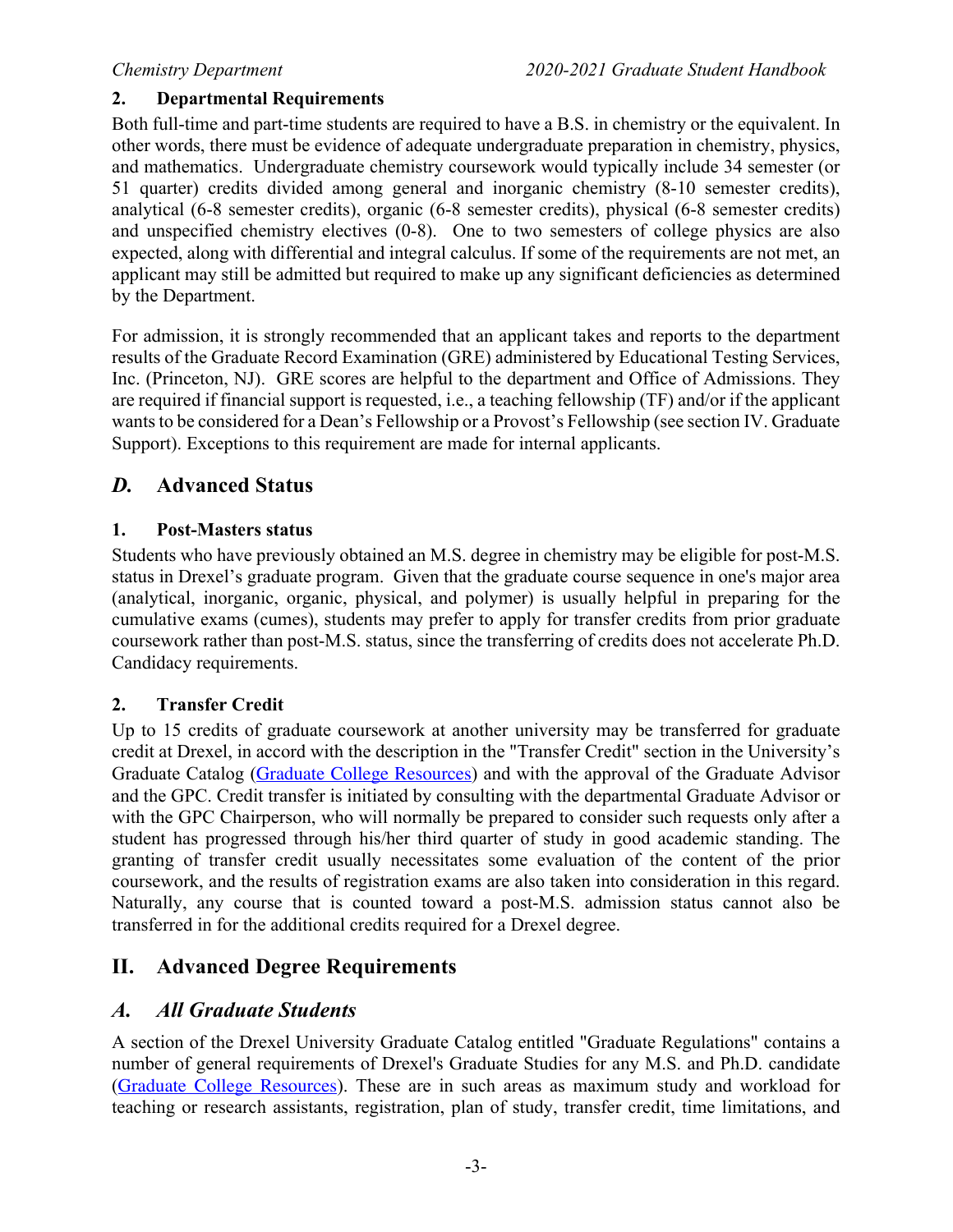graduate degree requirements such as residency of at least one academic year. In addition to those requirements listed below, the Research Advisor may make additional requirements in the best interests of his/her student. The University requires all graduate students to maintain a cumulative GPA of at least 3.0 (B average).

### **1.** *Registration Exams*

All graduate students, upon entering the program, are required to take a series of two hour written exams in analytical, inorganic, organic, and physical chemistry. The purpose of these exams is to help assess a student's preparation in chemistry to provide a basis for advice on which courses outside the student's major area to take. Importantly, a score in the  $50<sup>th</sup>$  percentile or higher satisfies the criterion of reasonable proficiency for a sub-discipline outside the student's major area (see section II.C.2 for more details.).

Registration Exams are given in the week preceding the start of the fall term. If a student enters the program during other terms, he/she will be required to begin taking the registration exams on the first Saturday of the month following the entrance/admission to the program. If, after eight offered dates, a student has not taken all four exams, he/she will then be required to do the complete graduate sequence (3 courses) in the unexamined area(s).

Non-matriculated students planning to take only one or a few courses for credit in a particular area will generally be required to take the registration exam in that area. For these and all other exams, active cell phones are not permitted in the exam room.

### **2.** *Course and Enrollment Requirements*

Although specific credit hour totals for advanced degrees are given in subsequent sections, some general requirements for all chemistry students include:

- At least 30 credit hours of graduate study (lecture courses, research, etc.) must be done at Drexel.
- At least one complete sequence in the student's major area of interest (or other area chosen in consultation with the respective Research Advisor) must be taken from

CHEM 521/522/523/(771 or 7721 ) (inorganic core sequence) CHEM 530/531/755 (analytical core sequence) CHEM 541/542/543 (organic core sequence) CHEM 561/562/563 (polymer core sequence) CHEM 557/558/(554, 555, or 752) (physical core sequence)

In the event that a required course is not offered for a protracted period of time due to low enrollment, the Graduate Advisor may make special allowances.

Finally, whereas the enrollment for a part-time student may vary, the minimum enrollment for all full-time students is nine credits per term. If you experience any difficulties in pre-registering for

<sup>&</sup>lt;sup>1</sup>or other inorganic course (e.g., 774) with Graduate Advisor permission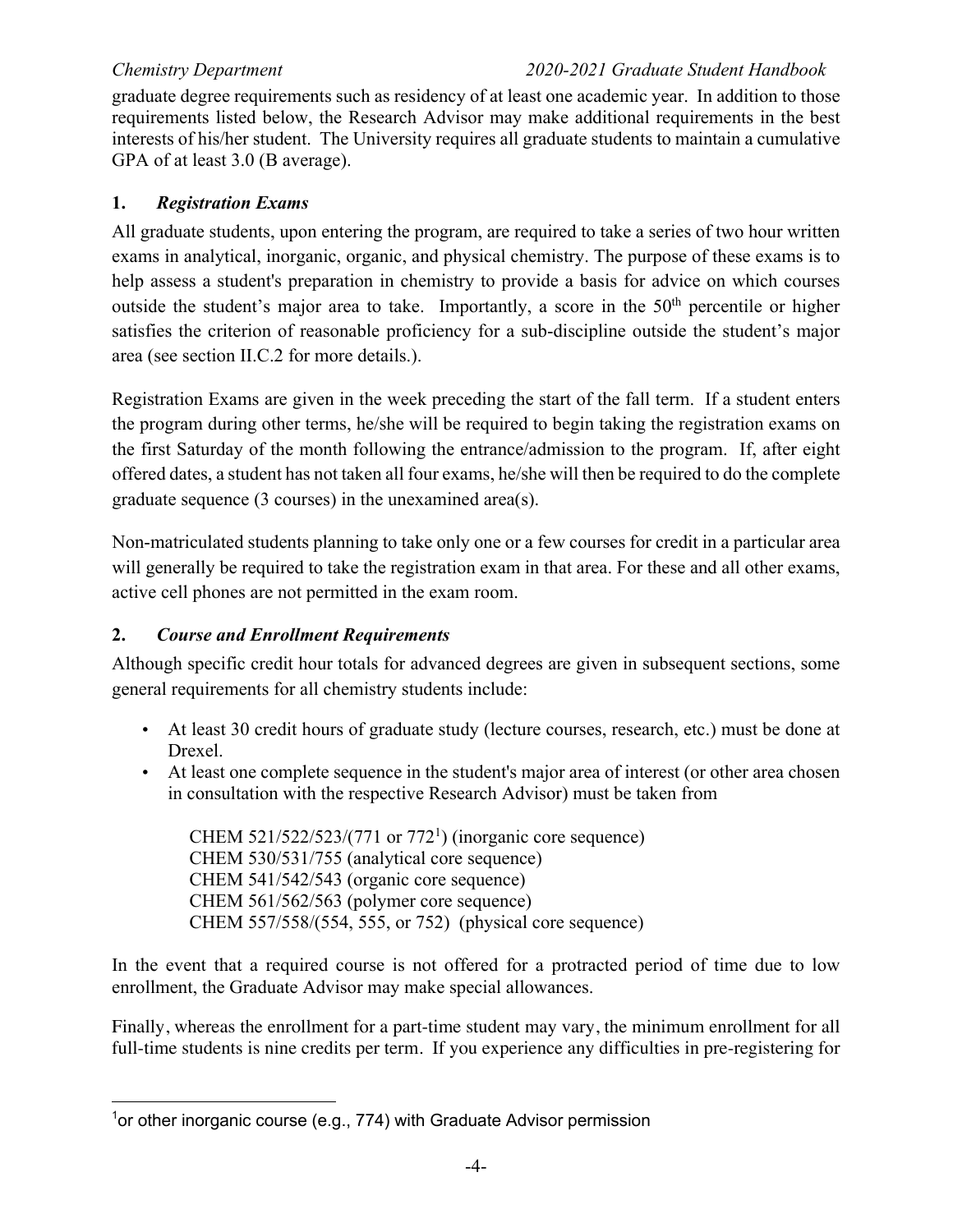a class or research credits, please contact Ms. Tina Lewinski, Department Administrator (tml37@drexel.edu).

# *3. Plan of Study*

At the point of choosing his/her Research Advisor a student should file a Plan of Study in consultation with the Graduate Advisor and his/her Research Advisor. A Plan of Study form (Form D-1) is available from the Graduate College (Graduate College Forms). The student should list courses (i) already taken, (ii) courses to be taken, and also (iii) provide tentative dates for his/her oral candidacy exam and Ph.D. defense. The Plan of Study must then be approved by the Research Advisor, the Graduate Advisor, and the Graduate Studies Office. Changes in the Plan of Study after submission must have the approval of the GPC.

### *4. Academic Honesty*

All students are expected to maintain the highest professional and academic ethics in all of their efforts, whether these efforts involve research or coursework assignments. It is expected that Chemistry graduate students (and faculty) will follow the American Chemical Society's Academic Professional Guidelines (ACS Professional Guidelines), the "*Academic Employment Guidelines for Graduate Students and Postdoctoral Associates"* (ACS Academic Employment Guidelines) & "*The Chemical Professional's Code of Conduct"* (ACS Professional Rules of Conduct). The University's information about its policies is at Drexel's Academic Dishonesty webpage. Of note, is the sometimes-hazy distinction between fair quotation and plagiarism. In general, when one uses the actual wording of a source, it must be placed between quotation marks. Students are expected to abide by the guidelines at the Academic Integrity webpage.

During 2007-2008, the Associate Vice-Provost for Graduate Studies put in place a procedure through which a student may appeal a decision made by the student's department. The final arbiter in this appeal process will be the Provost. In any case, the chain of responsibility for such matters is: Graduate Advisor & Grad. Curriculum Committee  $\Rightarrow$  Head of Dept.  $\Rightarrow$  CoAS Associate Dean for Graduate Studies ––> Dean of College of Arts & Sciences ––> Dean of Graduate College  $\Rightarrow$  Provost.

### *5. Departmental Seminar*

All full-time and part-time Ph.D. students past their first year of study must enroll in CHEM 865, Chemistry Research Seminar, at least once per year. The outside speakers that we bring in provide students with an opportunity to obtain a broader perspective of research activities in a student's own and other fields of chemistry. All full-time students are encouraged to attend all departmental seminars unless it conflicts with a regularly scheduled teaching assignment.

First-year, full-time students (both M.S. and Ph.D.) must attend 9 seminars per academic year (AY), and first-year, part-time students must attend 6 seminars per AY or the off-campus equivalent (see below). Attendance requirements outside of those required for CHEM 865 for second-year and later full-time PhD students is 9 additional seminars per AY. Non-thesis M.S. students should never register for CHEM 865 more than once because additional enrollments will not be counted toward the 45 credits needed for the degree.

For part-time PhD students, because it is recognized that attendance at Drexel chemistry seminars is often a logistical hardship if not an impossibility, they are allowed to substitute equivalent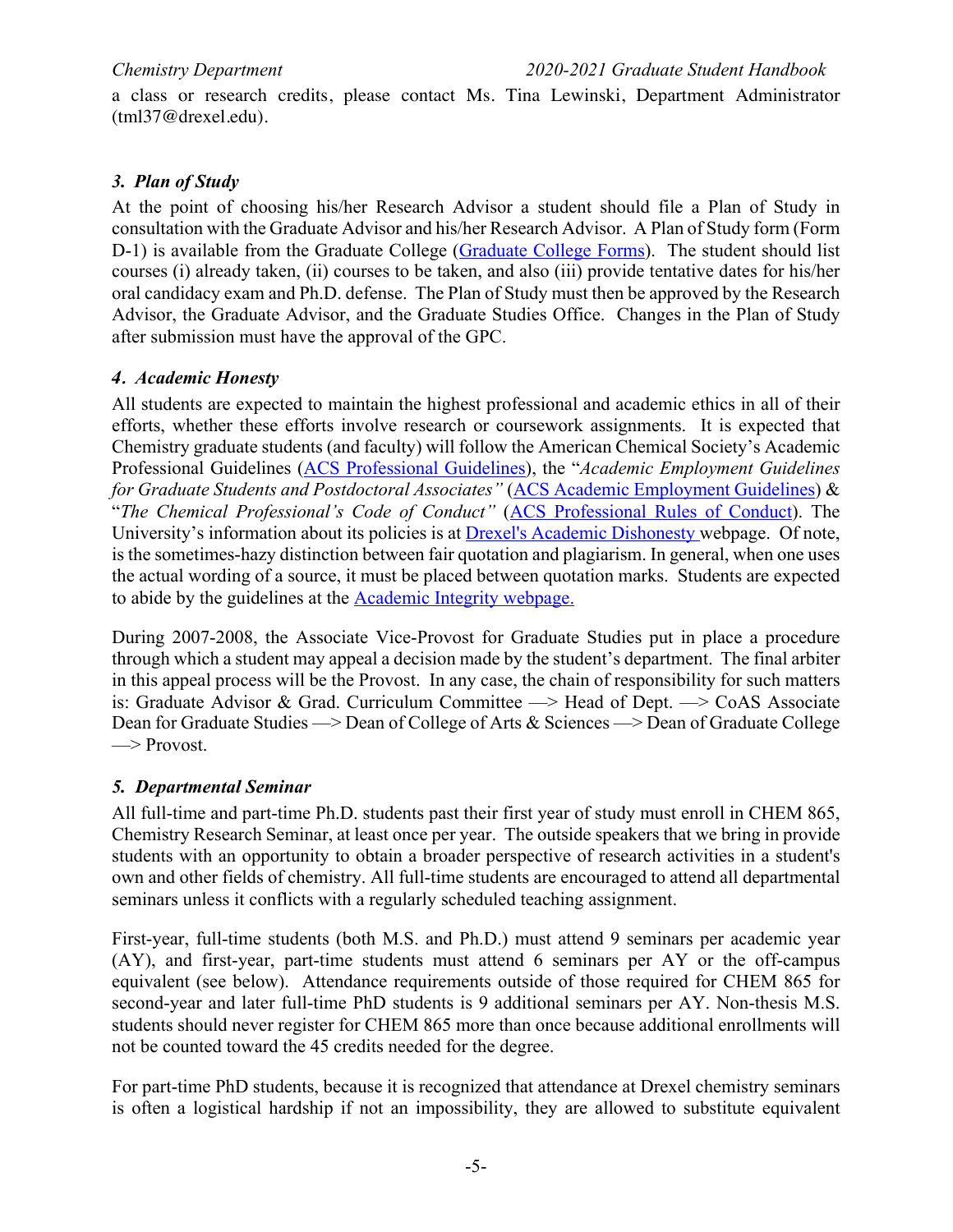attendance at either or both (i) local chemistry-related professional society meetings in which a seminar-length oral presentation is given and (ii) chemistry seminars at their place of employment assuming the latter are offered and available to the student. Evidence for each alternative offcampus seminar attendance must be provided to the CHEM 865 instructor during the term in which the student registers for CHEM 865; such evidence includes but is not limited to (i) a picture of the seminar speaker's title slide or (ii) a confirmation of attendance by the research advisor who attended the same seminar. Registration into CHEM 865 should be once per academic year (AY) and in the term in which the part-time PhD student will have accumulated **9** equivalent off-campus seminar attendances; in most cases this will be in the spring term.

### *6. Thesis (M.S.) and/or Dissertation (Ph.D.)*

All full-time students who have received financial assistance from the department are required to write a thesis or dissertation on original chemical research for their terminal degree (see the appropriate degree requirements below for more information). Exceptions to this requirement will be considered by the GPC on a case-by-case basis if and only if the research advisor supports the exception.

As of April 7, 2018, the process for Thesis/Dissertation Submission is as follows:

- 1. Format the thesis according to the standards in the Thesis Manual which includes directions and examples for referencing the primary scientific literature (i.e., peerreviewed, scientific journal articles—a preferred source of information for the thesis), but does not provide examples for referencing either the secondary literature (books, monographs, edited books, handbooks, etc.) or information obtained from the internet (much less desirable except for peer-reviewed, on-line journals). Examples for referencing the secondary literature may be found in the instructions for authors of various peer-reviewed journals in a student's discipline (such as those published by the American Chemical Society); in addition to the book title, author/editor, and page numbers, it is generally a good idea to specify the chapter title and author when applicable.
- 2. The student submits the final copy of his/her thesis to his/her mentoring professor for final review and approval. The mentoring professor and Department Head will acknowledge their approval of the final thesis by signing the Completion form.
- 3. The student submits his/her thesis to the library electronically in PDF format according to the Thesis and Dissertation webpage. Importantly, a scanned copy of the signed Thesis/Dissertation Approval Form and Signature Page is included as Page 1 of the thesis/dissertation PDF. If a student hasn't already published some of the research in her/his thesis/dissertation but is planning to do so, the student has the option of delaying the public release of the thesis/dissertation by placing a temporary embargo of up to one year on the thesis/dissertation at the time of its submission.
- 4. The student submits the Graduate Program Completion Form to the Graduate College for final degree clearance.

### *7. Time limit for the M.S. and/or Ph.D. degree*

As described on the website of the Graduate College, Forms and Policies: "[All] students who enter graduate study at the post-master's or post-baccalaureate level must complete their studies for their graduate degree(s) *within seven years* after initial graduate registration. Those who receive a Master's degree from Drexel University and then transfer to a doctoral program are permitted *five years after registration at the doctoral level* to complete the Ph.D. degree.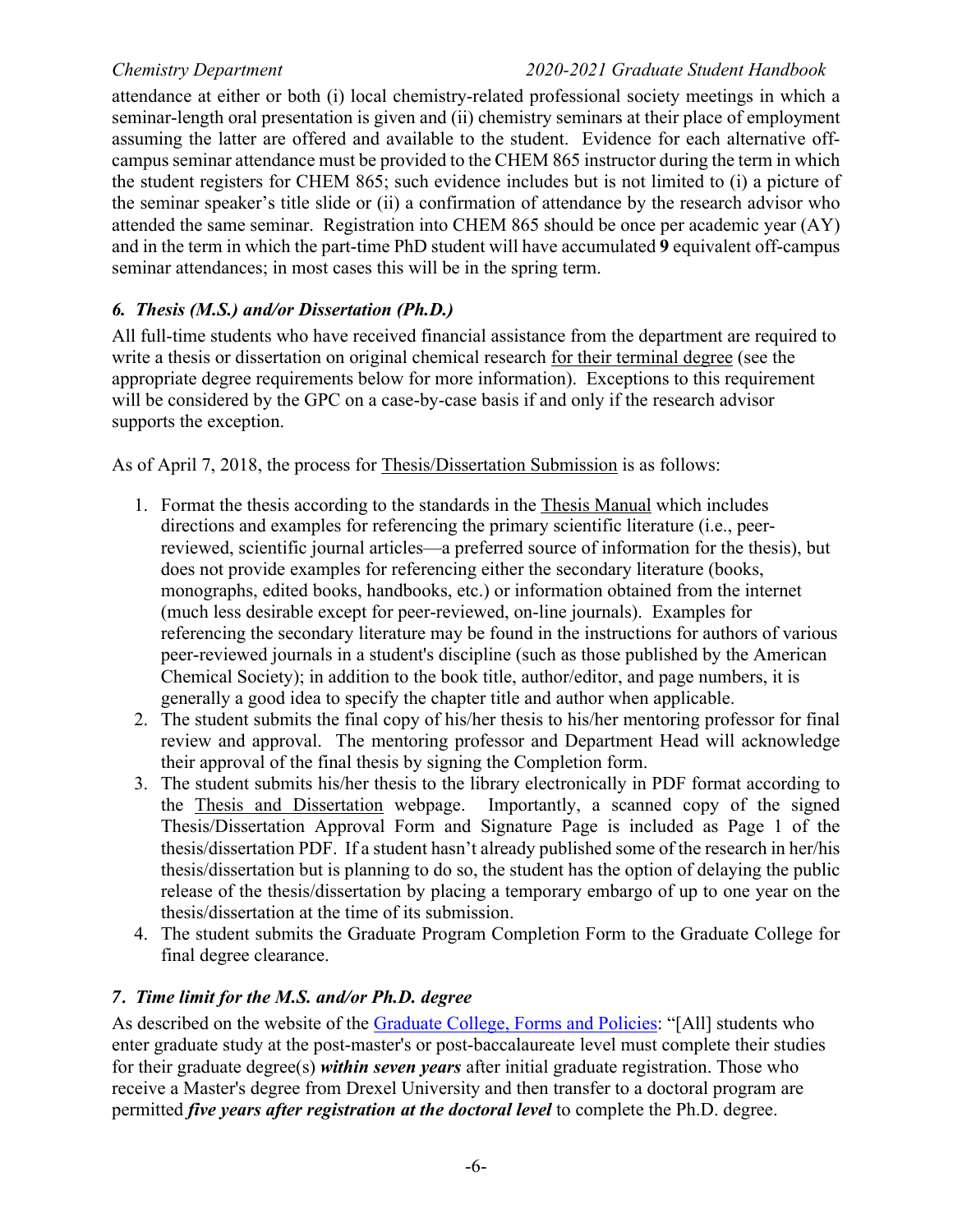In unusual circumstances, a student who finds that these time requirements are inadequate due to special circumstances must discuss this with his or her advisors. Together they may request an extension before the end of a student's stated time limit (either seven or five years). A student requesting an extension should work with his or her advisors to develop a plan of study and a time line for completion that is reasonable for the student. All formal extension requests must give a reasonable time for completion with an accompanying revised plan of study. Should an extension be required, please be aware that all courses will be reviewed for timeliness; some earlier coursework may have to be repeated.

Extension requests for master's students must be forwarded after approval by the mentoring professor (if on a research track) to the department's Graduate Advisor, who will make the final decision. Extension requests for doctoral students must be forwarded, after approval by the supervising professor and the department's Graduate Advisor, to the Graduate College, which will make the final decision."

## *B.Master of Science Degree*

#### *1. Course Requirements*

The M.S. degree is awarded after satisfactory completion of a minimum of 45 credit hours in Chemistry and related fields. Several general requirements are listed above in Section IIA2. The remaining credits may be chosen from approved graduate courses within the department or from other departments offering courses related to the student's major area. These courses should be approved in advance by his/her Research Advisor or the departmental Graduate Advisor. Thesis MS students should take the graduate course in Chemical Information Retrieval (CHEM 767).

#### *2. Thesis Option*

The chemistry faculty strongly recommends the Master's thesis option, but realizes that it is not always possible or necessary for all part-time graduate students. Within the thesis option, up to fifteen credits of CHEM 997 Graduate Research may be counted towards the Master's degree in chemistry. Additional CHEM 997 credits above this limit may be taken if needed to satisfy the 9 credit per term enrollment requirement for full-time students (Section II.A.2), but they cannot be counted towards the M.S. degree.

During the graduating quarter, a thesis M.S. student should be registered for CHEM 898, Master's Thesis. During the first quarter of coursework a student should choose a Research Advisor with whom to collaborate in carrying out an original investigation in chemistry. The results will be written up in thesis form and submitted to a M.S. Thesis Review Committee consisting of the Research Advisor and two other departmental faculty suggested by the Research Advisor and approved by the GPC (See the C-5 form at the back of this Handbook). The acceptance by this committee of the M.S. thesis completes the thesis option requirements for the M.S. degree. Both the Thesis Review Manual, which describes the preparation and required format of the thesis, and the library binding requirements are available online as described above in section II.A.6. Note also Graduate College requirements: if one takes a Drexel M.S. degree (3.0 GPA required), one need to apply for readmission to the graduate program (i.e., as a Ph.D. Applicant), and for this, a cumulative grade point average of 3.50 is required.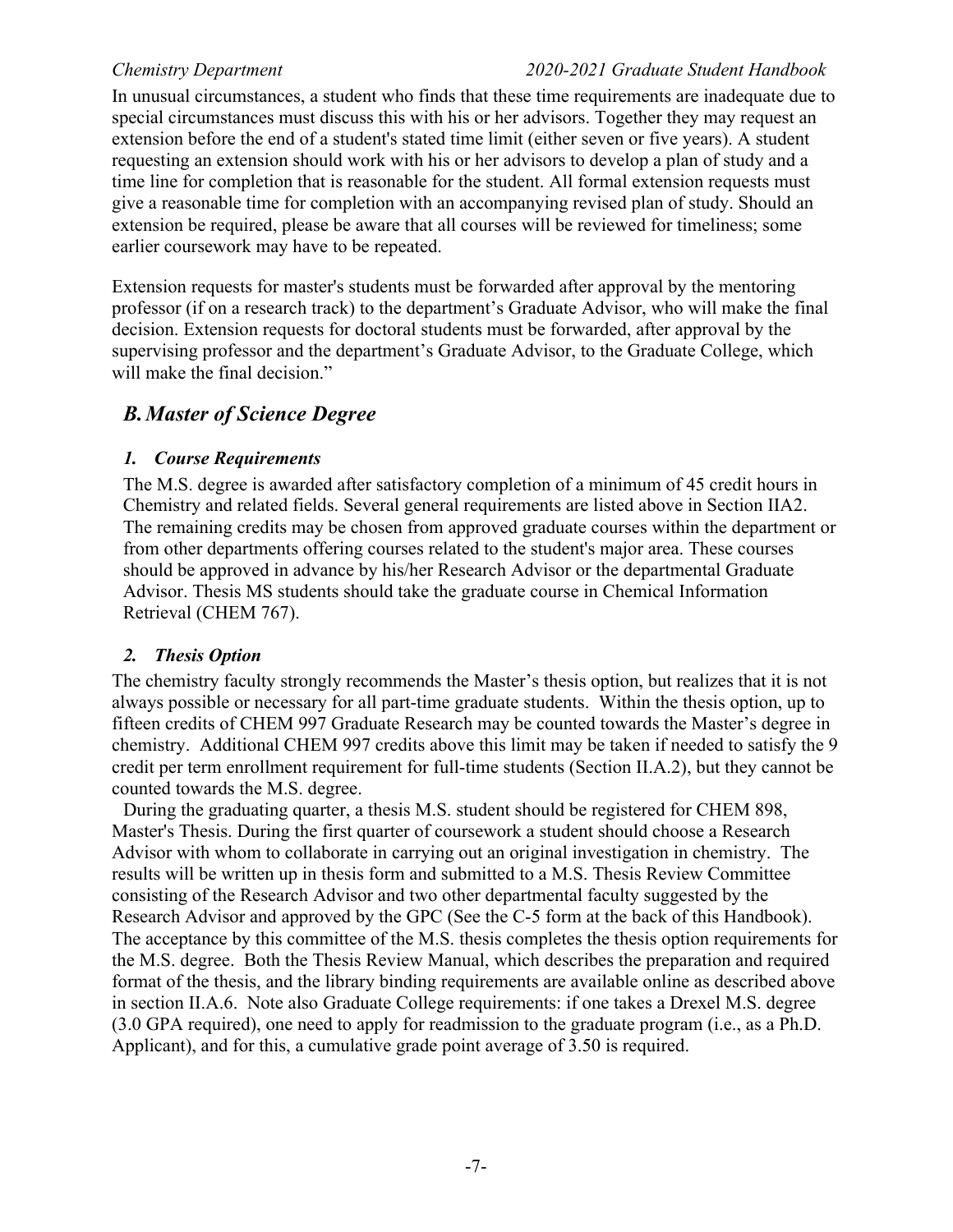### *3. Research Credits for Non-Thesis M.S.*

A student may count up to nine credits of CHEM 997 towards a terminal non-thesis M.S. degree. However, he/she must submit a written report on the work that satisfies his/her Research Advisor. Students continuing without break toward the Ph.D. degree may count up to 9 credits of thesis and/or research toward the M.S. degree, as long as they have at the point of graduation with their M.S. successfully passed their cumulative exams; three credits may be counted, if cumes have been commenced and at least two passed. The requirements are different for students in the B.S./M.S. program; consult the Graduate Advisor or Department Head.

# *C. Doctor of Philosophy Degree*

This degree is awarded in chemistry and earned in one of the areas of chemistry specified in section IB. The degree recipient must demonstrate scholastic breadth in chemistry as well as contribute significantly to scientific advancement in a chosen major area. Requirements of the program include general coursework; a thesis proposal; a candidacy exam procedure; a course on searching the chemical literature or technical writing (if the latter is approved by the Research Advisor) (see II.C.7); the first-authorship on a peer-reviewed paper (see II.C.9) and successful publication of a Ph.D. thesis (dissertation).

### *1. Course Requirements*

Drexel University requires that 90 credits of graduate level work must be completed for the Ph.D. degree. Excluding research credits, the Chemistry Department requires a minimum of 21 credits of lecture coursework in chemistry, comprised of CHEM 767 (Chemical Information Retrieval), three core courses in the student's major area (Section II.A.2), and three additional graduate lecture courses (core or elective), of which at least two are in different chemistry areas outside the major area. Any remaining coursework will consist of more advanced graduate chemistry electives and special topics courses that are mutually agreed upon by the student and the Research Advisor; ideally, these courses should be specified when a Plan of Study (D-1 form) is submitted. Note that the Chemistry Department requires students to maintain a cumulative lecture course GPA of at least 3.0 in lecture courses offered by the department. If the GPA of a full-time student has been below 3.0 for two consecutive terms by the end of the winter term of his/her second year (by the end of the spring term for a part-time student), the student will not be allowed to move forward to Candidacy. Transfer of core course or elective credits from other institutions is possible, under conditions similar to those for the M.S. degree.

#### *2. Proficiency Requirement in Chemistry Sub-Disciplines*

The chemistry department requires PhD students to demonstrate a reasonable degree of proficiency in four sub-disciplines of chemistry—analytical, inorganic, organic, and physical. This excludes a student's major area in which s/he needs to be highly proficient, and the major area could be one of the four areas already mentioned or a different area such as chemical education, atmospheric, materials, or polymer chemistry.

There are three ways in which proficiency in the above four sub-disciplines can be demonstrated:

1. Earning a score of 50%ile or higher on the registration exam in the given subdiscipline. All students will have this opportunity since all incoming students are required to take the registration exams.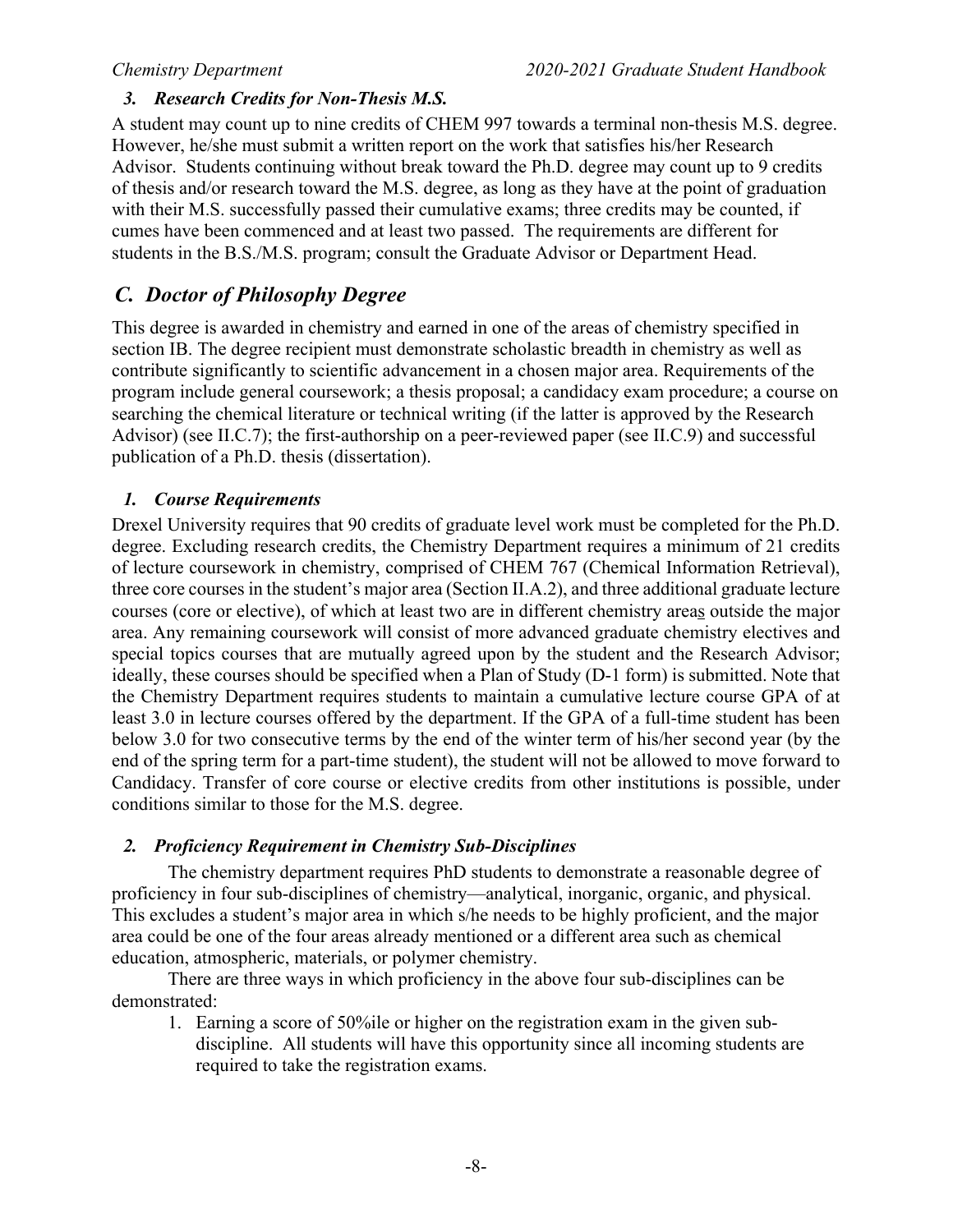- 2. Earning a B or better grade in a graduate-level core course in that area taken in the first year for full time and during the first or second year for part time graduate students.
- 3. Achieving a score of B or better on an exam prepared by faculty in that area. The exam has to be taken prior to the end of the summer term of the first year (second year) for full time (part time) students. Each student can take only one exam for each subfield of chemistry. Students who plan to take exams should contact respective faculty members by the end of the respective spring term to set up the exam.

With respect to option 3, there are at least two ways to prepare for one or more end-of-summerterm area exam(s), and the student is encouraged to consider and adopt at least one of the approaches below:

- a. unofficial audit of the corresponding undergraduate course(s) if available
- b. self-study/review begun no later than the beginning of the winter term with guidance provided by the research advisor and/or faculty in the given area

If a modest degree of proficiency in the four sub-disciplines of chemistry is not achieved by the end of a full time PhD student's first year, the student will be given the choice of switching to our Master's Degree program or leaving the graduate program entirely. For part time PhD students, the requirement must be met at the end of his/her second year.

### *3. Thesis Proposal and Seminar*

All Ph.D. students are required to write a Thesis Proposal related to their research. Content and format are described below. After final acceptance of the written proposal the student will give a 30-45 minute Thesis Proposal Seminar presentation related to their research. The student's presentation will be followed by a question and answer session during which the student should demonstrate proficiency with regard to the broader context of his research project. Altogether, the student's presentation and the subsequent examination shall not last longer than two hours. The purpose of the Thesis Proposal is to promote a greater fundamental understanding about the student's own specific research project. This will also provide context and perspective about previous accomplishments in the field by other research groups as well as her/his own. This will help the student become more knowledgeable about her/his research project by (i) promoting a greater fundamental understanding about the student's own specific research project and (ii) providing context and perspective about previous accomplishments in the field by other research groups as well as her/his own. The Research Advisor is expected to provide considerable input to the student about the breadth and depth of the literature review, the essential papers to read (and comprehend), the historical and current topics to include and/or emphasize in the seminar, and of course the details of the research project.

The Thesis Proposal shall be no more than 10 pages in length including the text, reaction schemes, figures, and tables; references and a cover page are not included in the page count. The format for the body of the text is as follows: 1-inch margins, single-spaced, with a 12-point font such as Arial, Helvetica, or Times New Roman. The content is described above, and the student should also seek input from her/his Research Advisor throughout the writing process.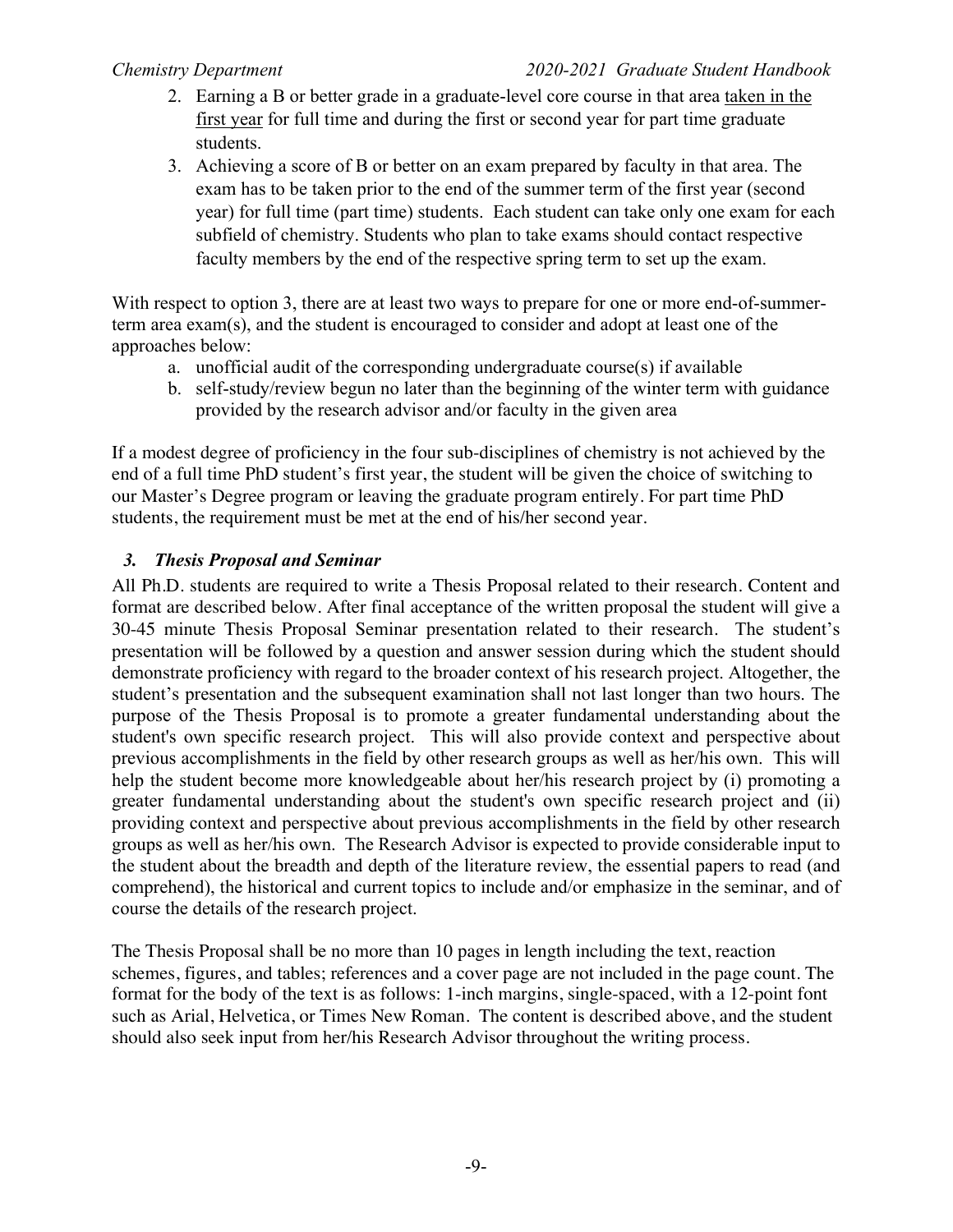Full-time students are required to submit their proposals to the Chairperson of her/his Thesis Proposal Committee by the end of week 7 in the Winter Quarter; the submission deadline for parttime students is week 7 in the Spring Quarter. At least 2 weeks prior to the submission of the thesis proposal students should submit a completed D-3 form with all signatures to the Graduate Advisor that specifies the members of the Thesis Proposal Committee (TPC). This advance filing of a D-3 form is necessary in order to allow time for the Graduate Advisor to review the composition of the TPC and for the student to make any necessary changes in the membership of the TPC in the event that one or more proposed committee members do not meet the eligibility criteria described later in this section.

The committee Chair is responsible for overseeing the review of the written proposal by all committee members within two weeks after its submission. Based on the individual reviews, the committee Chair opts for one the following decisions: (i) accept as submitted, (ii) minor revision, (iii) major revision, or (iv) reject. If the verdict is minor revision, a revised proposal must be submitted to the committee Chair within two weeks. A final decision on acceptance by the Chair must be made within a week. If the verdict is 'major revision', a revised version must be submitted to the committee Chair within 6 weeks. The committee chair will then send the revised version to the members of the committee for their scrutiny. A final decision on acceptance has to be made within two weeks. After the proposal has been accepted, an oral exam has to take place within four weeks. The Chairperson of the Thesis Proposal Committee will appoint one member of the committee as minute taker. After the thesis proposal seminar and defense, the Thesis Proposal Committee will convene in the absence of the student. The verdict by the committee will be pass or fail. It has to be documented in the minutes. The minutes have to be signed by all committee members. If the student fails, a second oral exam should be scheduled within 6 weeks. If the student fails the second exam as well, he/she has to leave the program or pursue an MS degree.

For the Thesis Proposal Seminar and the preceding Thesis Proposal the following rules apply:

- Both must include a review of the essential literature (30-50% of seminar and paper)
- Students must distinguish between essential and non-essential background literature (they should not include everything that is vaguely relevant)
- Both must identify the gap in the knowledge base (or an interesting question or a new application) that the student's research aims to address in the future, and discuss the initial steps towards addressing this gap. Explain the significance thereof. (20-50% of seminar and paper).
- Both must describe their research progress thus far (even if preliminary) (10-30% of seminar and paper)
- The style of the paper should be similar to a research grant proposal or a targeted review article, but content should be as described above.
- References should be in proper and consistent format, see notes above about avoiding plagiarism and citation of sources. In his/her talk, references on each slide are preferable, so the audience knows which reference goes with which idea.

Full-time Ph.D. students are required to complete the Thesis Proposal requirement by the end of the Spring Quarter of their second year or, if they did not start in the fall term, at the end of the Summer Quarter of their second year in the graduate program. Part-time Ph.D. students are required to complete the Thesis Proposal requirement by the end of the Summer Quarter of their second year or, if they did not start in the fall term, at the end of the Fall quarter of their third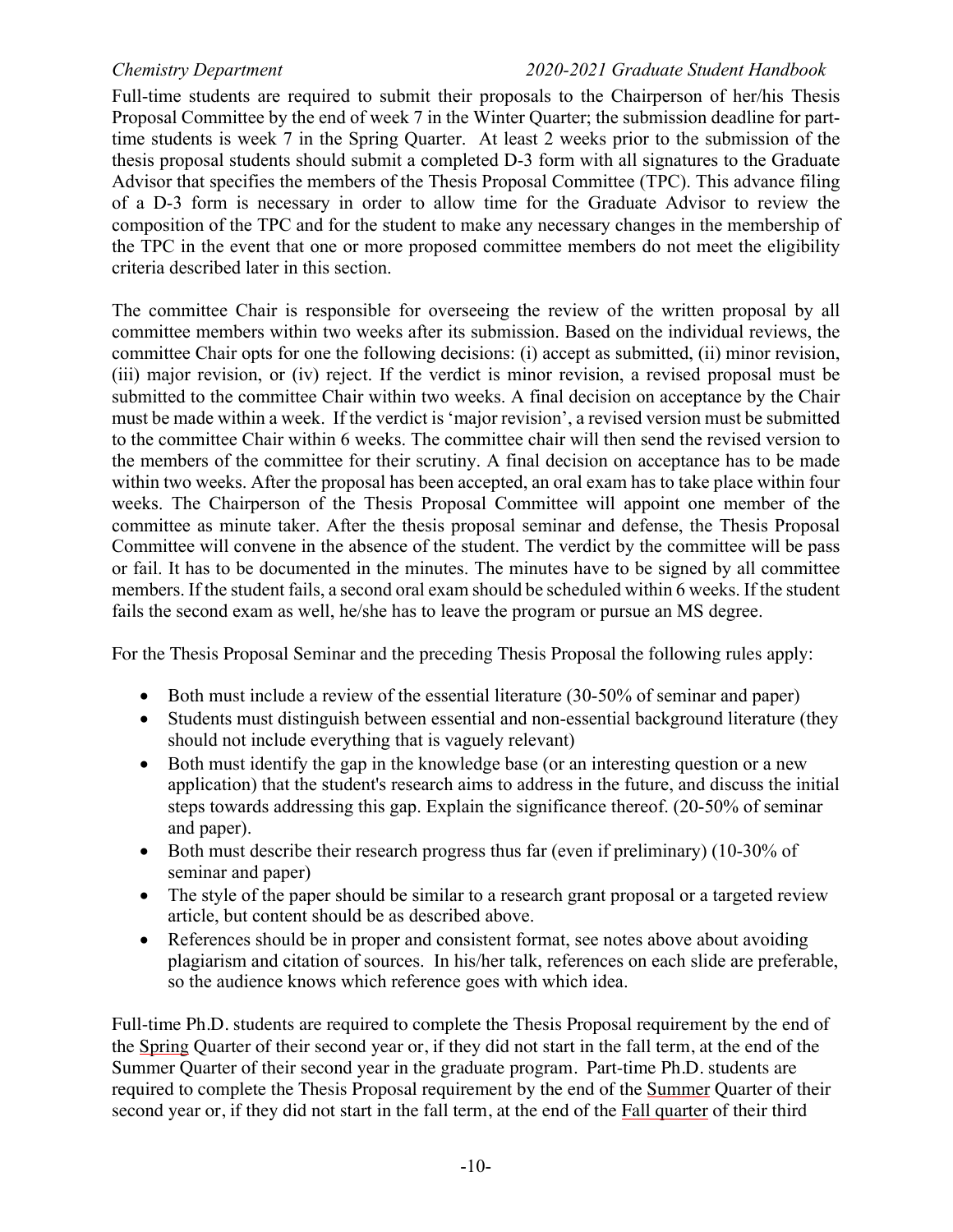year in the graduate program. Except for a delay resulting from a revision of the written proposal required by student's Thesis Proposal Committee, the deadline for the completion of the Thesis proposal is firm for both full- and part-time Ph.D. students, i.e., there are no extensions.

Students who do not meet the above deadline will be required to present both the *first* Thesis Proposal Seminar and a *second* literature seminar within 3 months of the original deadline for the first Thesis Proposal Seminar, with the second seminar in an area outside the area(s) of the research group in which the student resides. Students who fail to meet the deadline for the second (penalty) literature seminar will be dismissed from the graduate program.

The Thesis Proposal Seminar Committee members will ask questions specific to the research seminar, as well as general questions related to the candidate's intellectual preparedness for the remaining graduate program experience. Combined with the student's presentation, the time for questioning of the student by the committee shall not exceed two hours. Following the committee's questioning, the student will be excused and the committee will reach a decision, which will then be conveyed immediately by the Chairperson to the student. A satisfactory outcome enables the student to continue toward the Ph.D. degree (begin taking or continue taking cumulative exams, etc.).

The Ph.D. student presenting the seminar, in consultation with his/her Research Advisor, selects the Chair and members of the Thesis Proposal Seminar Committee, in accordance with the university's general rules for the selection of doctoral student committees:

- ! The Ph.D. student's Research Advisor may not be a member of the Committee, and may contribute to the proceedings only if permitted by the Chair.
- ! The Committee *must* include one member from *outside the Department*, who may be from another university, and must be a tenured or tenure-track faculty member from an appropriate discipline in a Ph.D.-granting institution. The external member should be an expert in the field of the student's research.
- All members of the committee should be research active. Research active is someone who has published in the primary literature within the last 3 years, or is currently advising graduate students. Ideally a majority (3 out of 5 committee members) should publish in the field of the student's research. In the case that sufficient expertise is not present in the department a suitable solution is the use of 2 external members that are experts in the field of the student's research. Personality conflict is generally not a valid reason for excluding a faculty member in our department from a committee, when that faculty member is an expert in the respective field of research.
- ! One voting member of the examining committee who is of emeritus/retired status from Drexel (as an "internal" member) or another chemistry graduate program is permissible.
- Note that although a total of five committee members is required by Drexel, a sixth is strongly recommended in case of some unavoidable absence. Additional members not fulfilling the above requirements may serve, but have no vote.
- The Graduate Advisor has been asked by the faculty to make sure all committees are in line with the above rules. In some ambiguous cases, the Graduate Advisor will consult with the Chair of the GPC prior to making a decision. The Graduate Advisor can refuse to sign if the committee does not meet the above criteria, keeping in mind that committee members that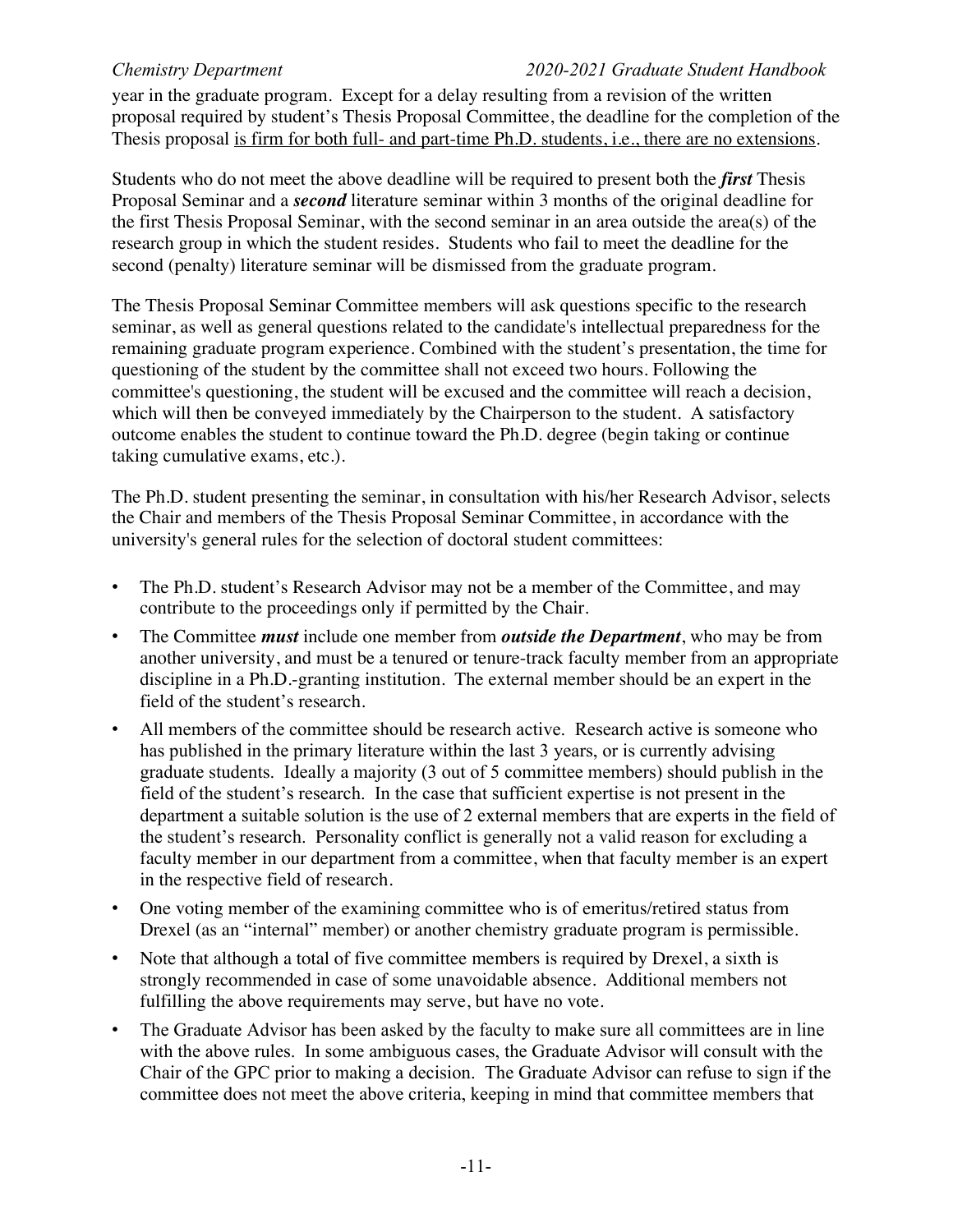are experts in the field of the student's research should be used unless such experts do not exist in the region.

! Ideally, one should use the same committee for all Drexel PhD hurdles (or a subset thereof)

Further details worth noting regarding the Thesis Proposal Seminar are:

- ! The Thesis Proposal Seminar must be scheduled at least 3 weeks in advance (preferably more) and no later than four weeks after the written proposal has been accepted by the Thesis Proposal Committee.
- ! It may be required to use a sign-up sheet, to ensure that student seminars are spaced out evenly throughout the term, and that seminars do not occur during finals week.
- ! The Research Advisor will advise the student on the suitability of her/his Thesis Proposal Seminar (breadth and depth of the literature search, the essential papers to read, the historical and current topics to include and/or emphasize, etc.), as well as the title and abstract that must be distributed at least 1 week in advance to the Chemistry Department for announcement/publicity purposes.
- ! The student must ensure that all the members of his/her Thesis Proposal Committee know in advance the date, location and time of the Seminar.
- ! The title, abstract, date, time and location of the Thesis Proposal Seminar must be advertised in writing in the Department and on the departmental web site at least a week in advance.

### *3. Ph.D. Candidacy*

The University considers students "Ph.D. Applicants" until they have passed into Ph.D. Candidacy status. In order to formally become a "Ph.D. Candidate" in Chemistry, a student must have (a) earned five cumulative exam points (see below), (b) completed 45 credits of graduate work (or 15 credits at Drexel, if he/she entered with "post-Masters's" status) and (c) passed the Thesis Proposal Seminar. Once these conditions are met the University D2/2A forms have to be submitted to the Graduate Advisor (along with a copy of the M.S. transcript if he/she entered post-M.S.).

Transfer students, who have obtained candidacy status at another institution can have their status recognized if the Graduate Program Committee deems respective requirements at the student's former institution equivalent to those of our program. Minimal requirements are an oral exam comparable with our Thesis Proposal seminar and the passing of some type of comprehensive or cumulative exam. The student should have a comparable number of credits taken in his/her portfolio. His/her coursework should have involved at least two semester courses or three quarter courses in the field of his/her specialization.

#### *4. Written (Cumulative) Exams*

Written exams designed to evaluate a student's knowledge of chemistry (normally in his/her major area of interest) are given monthly during the academic year and occasionally during the summer at the discretion of the faculty. They are normally held on the first Saturday of each month, in Disque 307 at 10:00 am; the exact dates and times are posted on the Departmental website.

*All Ph.D. students must begin taking cumulative exams no later than the beginning of their second year in the program***.** Cumulative exams must be taken sequentially, with one unexcused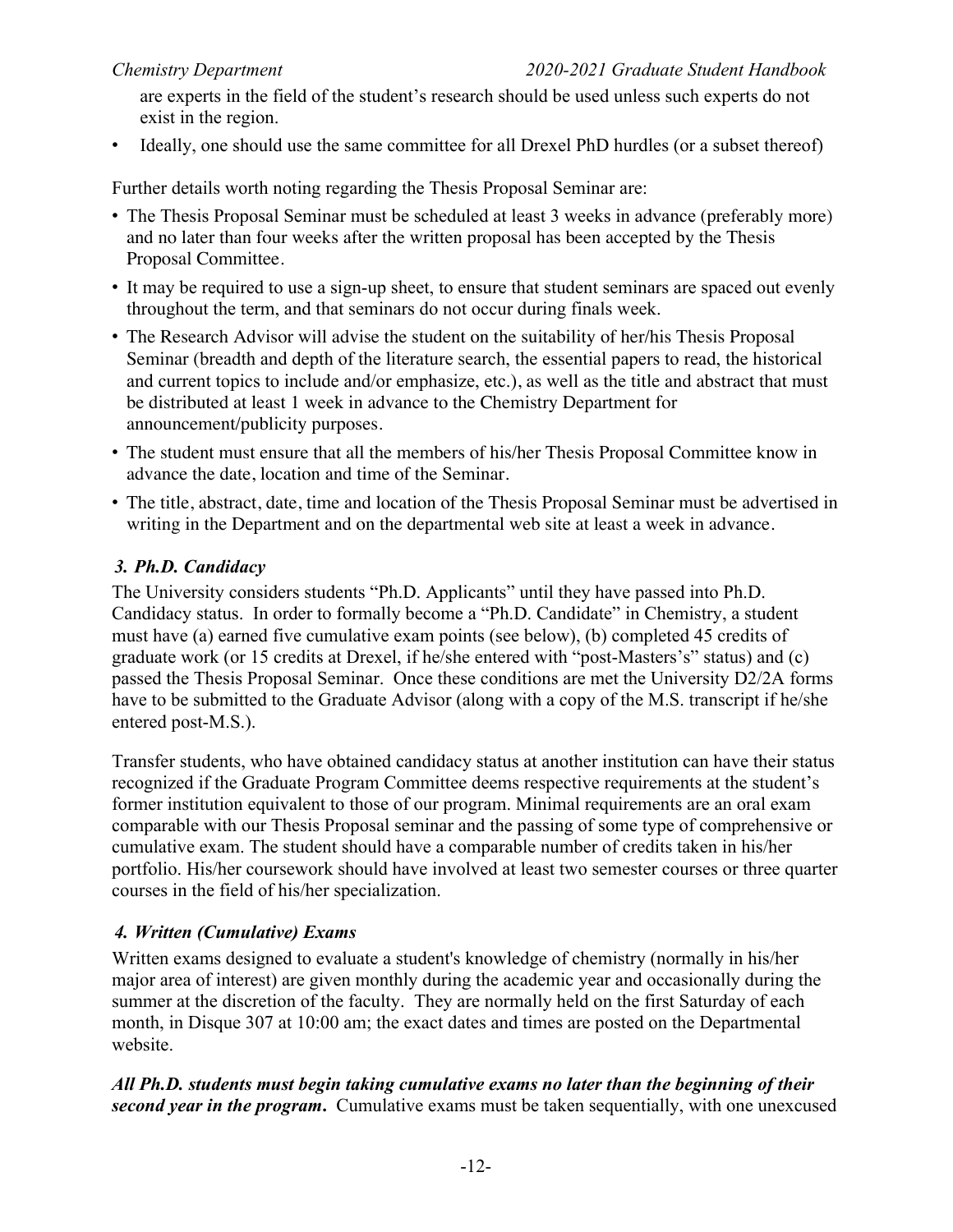absence allowed, until **five points are accumulated or ten exams have been taken**. Failure to accumulate 5 points after 10 exams is a basis for dismissal from the Ph.D. program. The Department requires that the student is registered for at least one course during the term in which he/she takes the first cume.

There are three possible outcomes of a cumulative exam: high pass (2 points), pass (1 point), and fail (0 points). Although the precise thresholds for a high pass and pass are determined by the cume-writer/grader and communicated to the cume-taker prior to the administration of the exam, the minimum thresholds are 75% and 50%, respectively.

First year cume options: Prior to the beginning of the second year in the PhD program, a student can elect to take *one* cumulative exam on the topic of her/his choosing<sup>2</sup> with no requirement to take a second cumulative exam in the first year. If a first-year student elects to take a *second* cumulative exam, however, then *that student must begin taking cumulative exams once a month without interruption* except for the summer period when no exams in the relevant subdiscipline are offered (August, September, and possibly July).

The topic(s) of the cumulative exams may, or may not, be announced prior to the exam, depending on the sub-discipline. It is a student's responsibility to make sure that the appropriate faculty member(s) is/are aware of the need to provide a cumulative exam for him/her to take in any given month. This is particularly so if the student is taking an exam outside the chemistry sub-discipline specified on his/her C-2 form. At least three of the five passes must be in the student's selected area of specialization; it is therefore important that the area of specialization is chosen carefully in consultation with his/her Research Advisor.

#### *5. Thesis Advisory Committee*

Following the completion of the cumulative exams, the Ph.D. Candidate must select, in consultation with her/his Research Advisor, a Dissertation Advisory Committee (Form D-3). The DAC shall have at least five members, two of whom shall represent an area outside of the candidate's area of specialization. At least one of committee members shall come from outside of the Chemistry Department. The student's research advisor can be a member of the committee. It is desirable that non-Chemistry faculty who served on the Thesis Proposal Committee also serve on the DAC. The tasks of the DAC are described in section II.C.6. Assembling the committee and obtaining approval from the Graduate Advisor is the obligation of the student, who has to submit a D3 form. The Final Oral Defense Committee shall contain all members of the candidate's DAC with the exception of the student's Research Advisor. In addition, a tenured or tenure-track faculty member from another PhD-awarding institution shall join the committee as an additional outside member. This outside member must be an expert in the field in which the candidate has worked for his/her thesis. He/she should be a research-active member of his/her faculty. The choice of the outside member has to be approved by the GPC Chair and by the College of Graduate Studies (as stipulated in the Graduate College's handbook).

#### *6. Annual Check of Progress*

After having passed their Thesis Proposal Exams in their second year, all full-time and part-time research students are required to meet at least three members of their Dissertation Advisory Committee (DAC, section II.C.5) during the spring term of their third year, fourth year, etc. If

 $2$  from among the topics announced by the faculty members who are writing cumulative exams that month.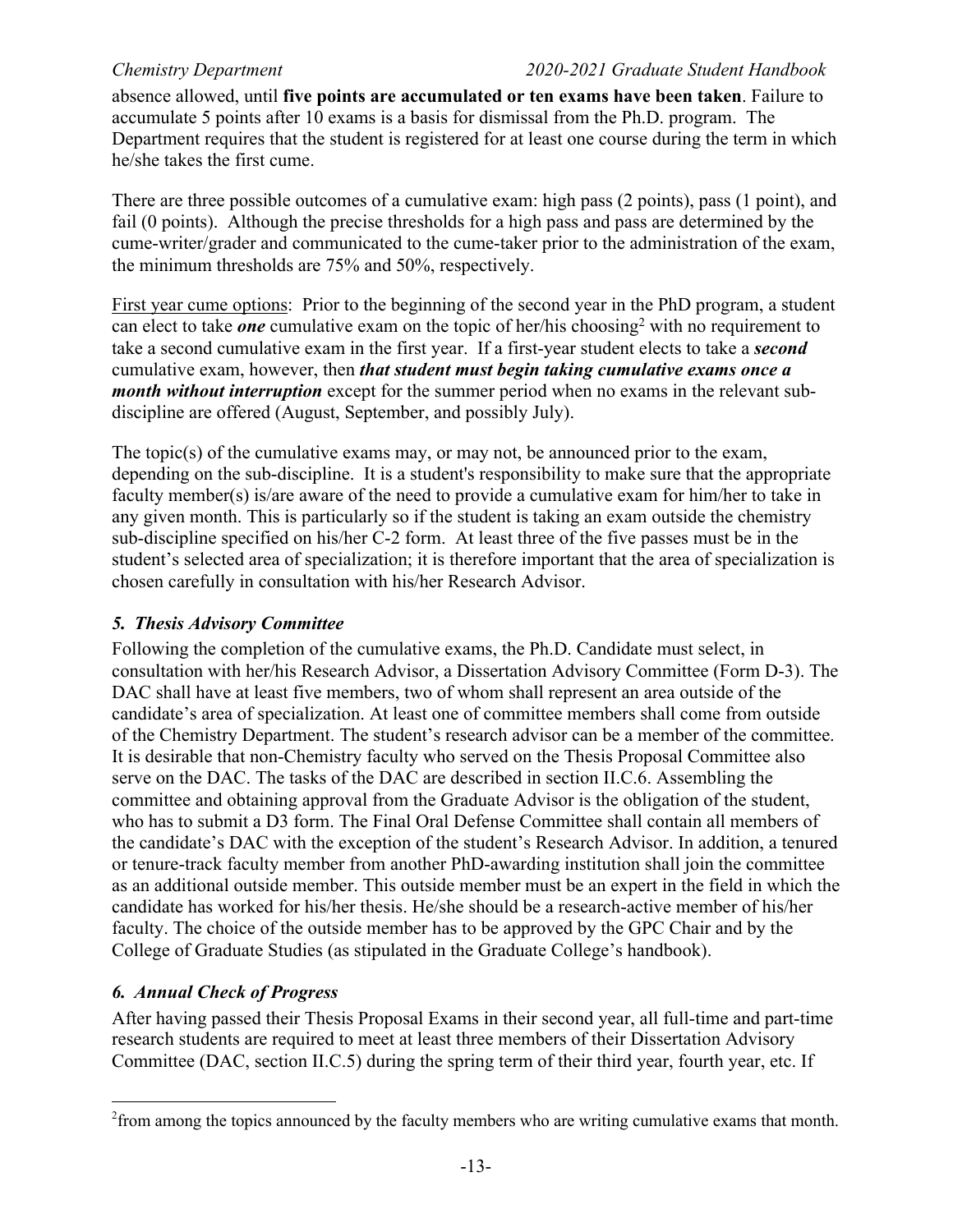possible one of the outside members of the DAC shall be present. Students have to arrange for this meeting and inform the Graduate Advisor and the GPC chair once the meeting has been scheduled. They should send a three-page report about their research progress one week before their meeting with the committee. That report summarizes their accomplishments and lists their publications and conference presentations. At the meeting the student will present his or her research to his/her DAC, which will discuss with him/her the content of the presentation and the progress of his/her research. The annual review should be comprised of a 20-minute presentation and 30 minutes of questions or of a combination not to exceed 50 minutes. After the meeting the DAC will meet and discuss the performance. The latter can be judged as either 'satisfactory', 'needs improvement' or 'unsatisfactory'. If the verdict is 'needs improvements' or 'unsatisfactory' the DAC will stipulate corrective actions and expectations with regard to future performance. In the case of unsatisfactory performance the student will be asked to convene another meeting after 6 months, at which his/her progress and his/her compliance with suggestions will be checked by the committee. If the latter deems the performance still as 'unsatisfactory', the DAC will recommend to the GPC to dismiss the student from the graduate program. In the case of a 'needs improvement' judgment at the end of a regular annual meeting the student has to obtain a 'satisfactory' on his/her performance at his/her next annual meeting. Two consecutive 'needs improvement' judgments will be considered as 'unsatisfactory' and will trigger another review after 6 months as described above. All decisions of the DAC will be documented by minutes and by the D-3B form.

#### *7. Communication Requirement.*

The communication or language requirement may be satisfied by completing a graduate course in Chemical Information Retrieval (CHEM 767) or Technical Writing (e.g., COM 510) if the latter is approved by the Research Advisor.

#### *8. Thesis Pre-Defense*

The Ph.D. Candidate will meet with his or her full Thesis Advisory Committee including its outside member at least 6 months prior to planned thesis defense in order to ensure that the student has laid the foundation of the submission of a thesis and a final defense. It is the student's responsibility to schedule this meeting with his/her committee. He/she is required to submit the following documents to each member of the Thesis Advisory Committee at least 2 weeks in advanced of the scheduled meeting:

- an abstract of the pre-defense talk
- a one-page thesis completion plan
- a tentative list of the chapter titles of the thesis
- a current list of the student's publications

The student should have submitted a manuscript for publication in a peer-reviewed journal to meet the publication requirement stipulated in C.10 as a pre-condition for scheduling the Thesis Pre-Defense. If the Thesis Advisory Committee approves the student's completion plan, he/she can start writing his/her thesis and organize the defense. If the plan is not approved, the student has to meet his/her committee again at a time determined by the Committee Chair and the thesis advisor.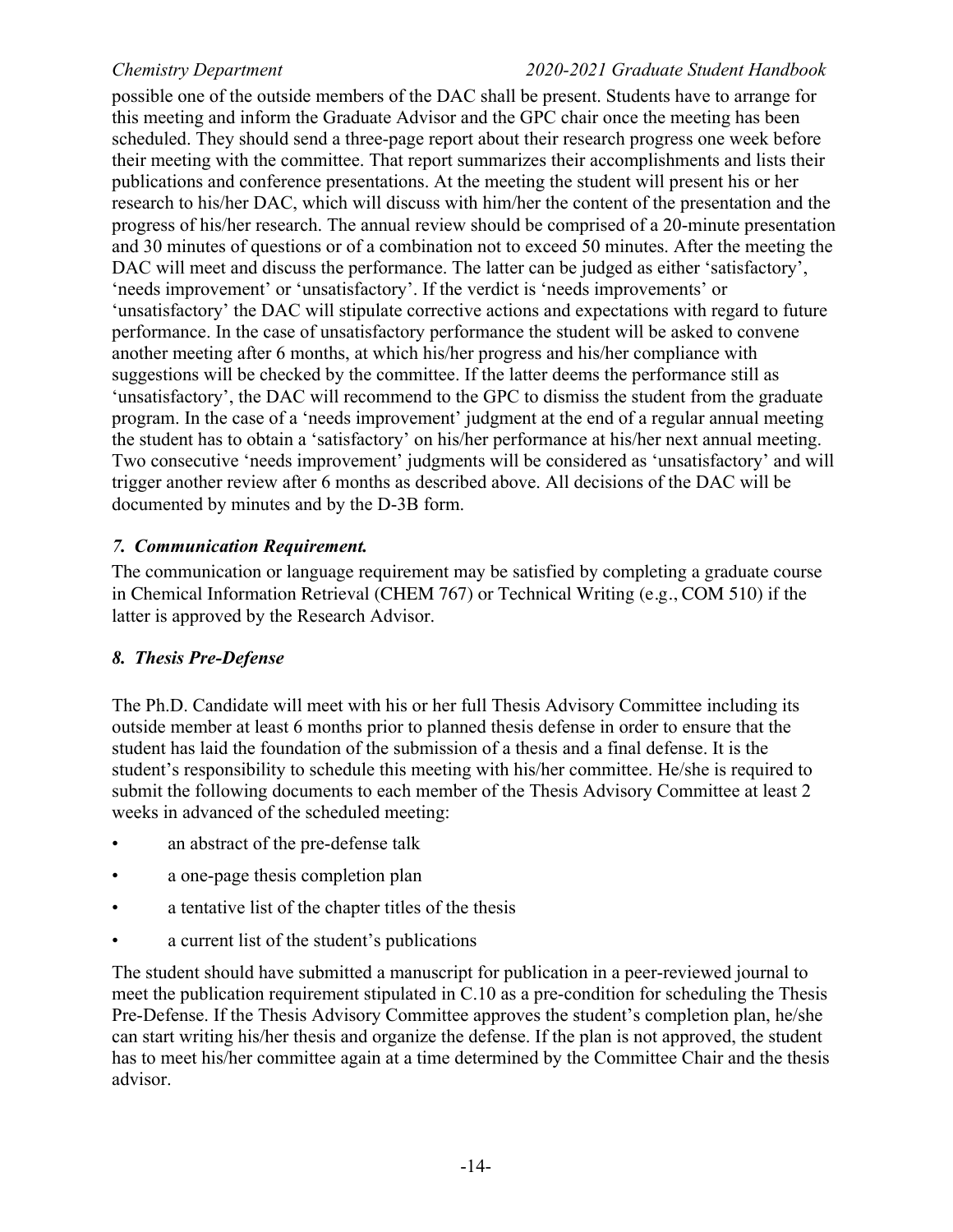The Thesis Pre-Defense substitutes for the annual progress report.

### *9. Thesis and Final Defense*

A Ph.D. thesis, the heart of the Ph.D. degree, must be written and correctly formatted by the student, accepted by the Research Advisor, presented to the Ph.D. Final Oral Defense Committee (Form D-4), and defended orally. A copy of the Thesis Style Manual may be downloaded from the Additional Information section of the Drexel Libraries webpage, "Theses, Dissertations, and Projects." According to university requirements (Form D-4), the presentation and oral defense must be scheduled "at least four (4) weeks prior to the final defense."

Members of the student's Ph.D. Final Oral Defense Committee should be selected in mutual consultation with the student's Research Advisor as the student nears completion of her/his dissertation, but no later than four (4) weeks prior to her/his final defense (Form D-5).

The Committee is normally composed similarly to (and is often the same as) the Dissertation Advisory Committee. The Ph.D. Candidate's Research Advisor, the Graduate Advisor, and the Graduate Studies Office must approve the composition of the Ph.D. Final Oral Defense Committee. Other specific rules governing the composition of the committee are as follows:

- ! The candidate's Research Advisor may not be a member of the Committee, and many contribute to the proceedings only if permitted by the Chair. The Committee *must* include one member from *outside the University*, who must be a tenured or tenure-track faculty member from a Ph.D. granting institution and from an appropriate discipline. The external member should be an expert in the field of the student's research. All members of the committee should be research active. Research active is someone who has published in the primary literature within the last 3 years, or is currently advising graduate students. Ideally a majority (3 out of 5 committee members) should publish in the field of the student's research. In the case that sufficient expertise is not present in the department, a suitable solution is the use of 2 external members that are experts in the field of the student's research. Personality conflict is generally not a valid reason for excluding a faculty member in our department from a committee, especially when that faculty member is an expert in the student's field of research*.*
- ! The Committee must include at least one member of the departmental GPC.
- ! One voting member of the Committee who is of emeritus/retired status from Drexel or another chemistry graduate program is permissible. Note that a total of five committee members is required by Drexel – a sixth is strongly recommended in case of some unavoidable absence. Additional members not fulfilling the above requirements may serve, but have no vote.
- ! The Graduate Advisor has been asked by the faculty to make sure all committees are in line with the above rules. In some ambiguous cases, the Graduate Advisor will consult with the Chair of the GPC prior to making a decision. The Graduate Advisor can refuse to sign if the chosen committee does not meet the above criteria, keeping in mind that committee members that are experts in the field of the student's research should be used unless such experts do not exist in the region.

It is the responsibility of the student, not his/her Research Advisor, to submit an acceptable Ph.D. thesis. However, the final defense is not to be scheduled until (i) the Research Advisor *and* the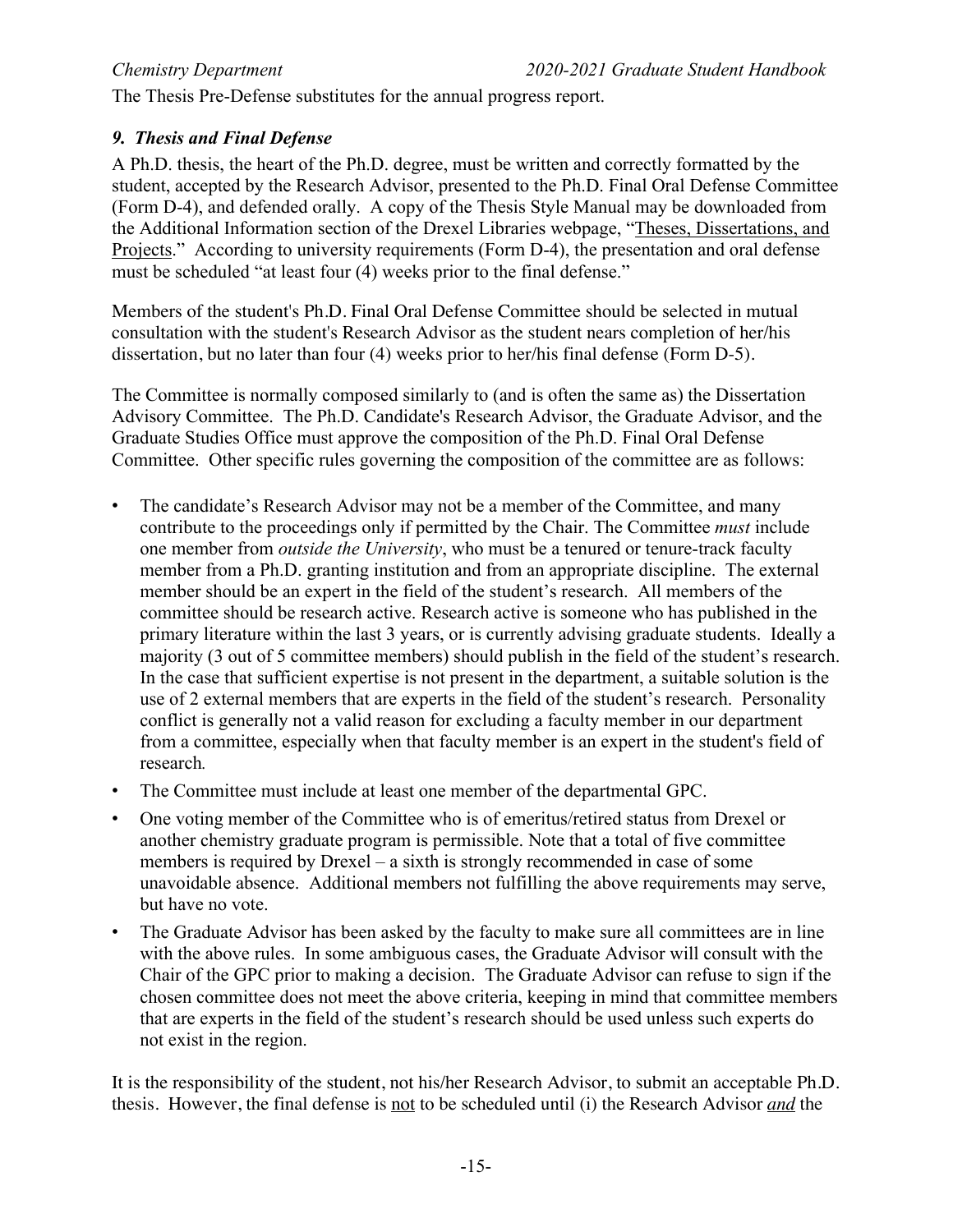Graduate Advisor have approved the Ph.D. Final Oral Defense Committee, as indicated by their signatures on Graduate Studies Form D-6 (Final Oral Exam); and (ii) the student has published at least one peer-reviewed article in a scientific journal that is part of her/his PhD research (see section II.C.9).

One or more members of the examining committee will often be willing to read and comment on at least one draft of the thesis before presentation of the finished version to the committee for the defense. However, a copy of the finished thesis must be received by each member of the examining committee no later than two weeks prior to the final defense. The date, time, location and title of the final defense must be announced publicly in writing and on the departmental web site at least one week prior to the date of the oral presentation. Inclusion of a brief abstract with the announcement is encouraged. When scheduling the final defense, once a student has confirmed that *every* member of his/her committee is available on the proposed day and time of his/her defense, he/she should then ask the department office coordinator to reserve a suitable room. The final defense of the Ph.D. thesis consists of two parts:

- A public 40-60 minute seminar on the thesis research followed by general questions from the audience with the committee in attendance.
- A private (candidate plus committee) question/answer session (Final Oral Exam), convening shortly after the public seminar. This part of the defense will be documented by minutes. The chairperson of the Final PhD Defense Committee will appoint a committee member as the minute taker. The minutes have to be signed by all committee members.
- For the Ph.D. thesis exam, a student needs an Exam Report Form, D-5. The "Adviser" signature is that of the research adviser. The Thesis Approval Form can be brought to the exam for the approving extra-departmental committee members, if it would be inconvenient for them to sign their acceptance at a later date. The signatures of the Chair and the Adviser are to be withheld until any required thesis corrections have been made. After the public seminar and private thesis exam, the Thesis Defense Committee will convene in the absence of the student. The committee will judge the thesis and oral performance separately. For the thesis, the possible outcomes are: (i) accepted, (ii) minor revisions requested, (iii) major revisions requested, or (iv) declined. Minor revisions of the thesis have to be submitted to the committee chair within two weeks after which he or she will decide on the thesis acceptability. If major revisions are requested, the revised thesis has to be sent to all committee members who will sign the D5 form only after they found the revision acceptable. In each case, the final acceptability of the thesis is contingent on the student having carried out the required revision to the satisfaction of the committee chair (for minor revisions) or the committee (for major revisions). If the committee declines the thesis, the student will not be able to graduate with a Ph.D. and will have to leave the program. For the oral exam, the possible results are pass or fail. If the student fails, the oral exam can be repeated within three months after the thesis defense. Generally, students should be encouraged to minimize the time between the two exams. Extension of the three-month period requires the approval of the Graduate Program Committee and will be granted only under exceptional circumstances. If the student fails the second oral exam, the student will not be able to graduate with a Ph.D. and will have to leave the program.

#### *10.* **Publication Requirement**

The publication of scientific articles in discipline-appropriate, peer-reviewed journals is the primary method for disseminating research results to the broader scientific community. Given that the dissemination of such results is essential for the advancement of science as well as an essential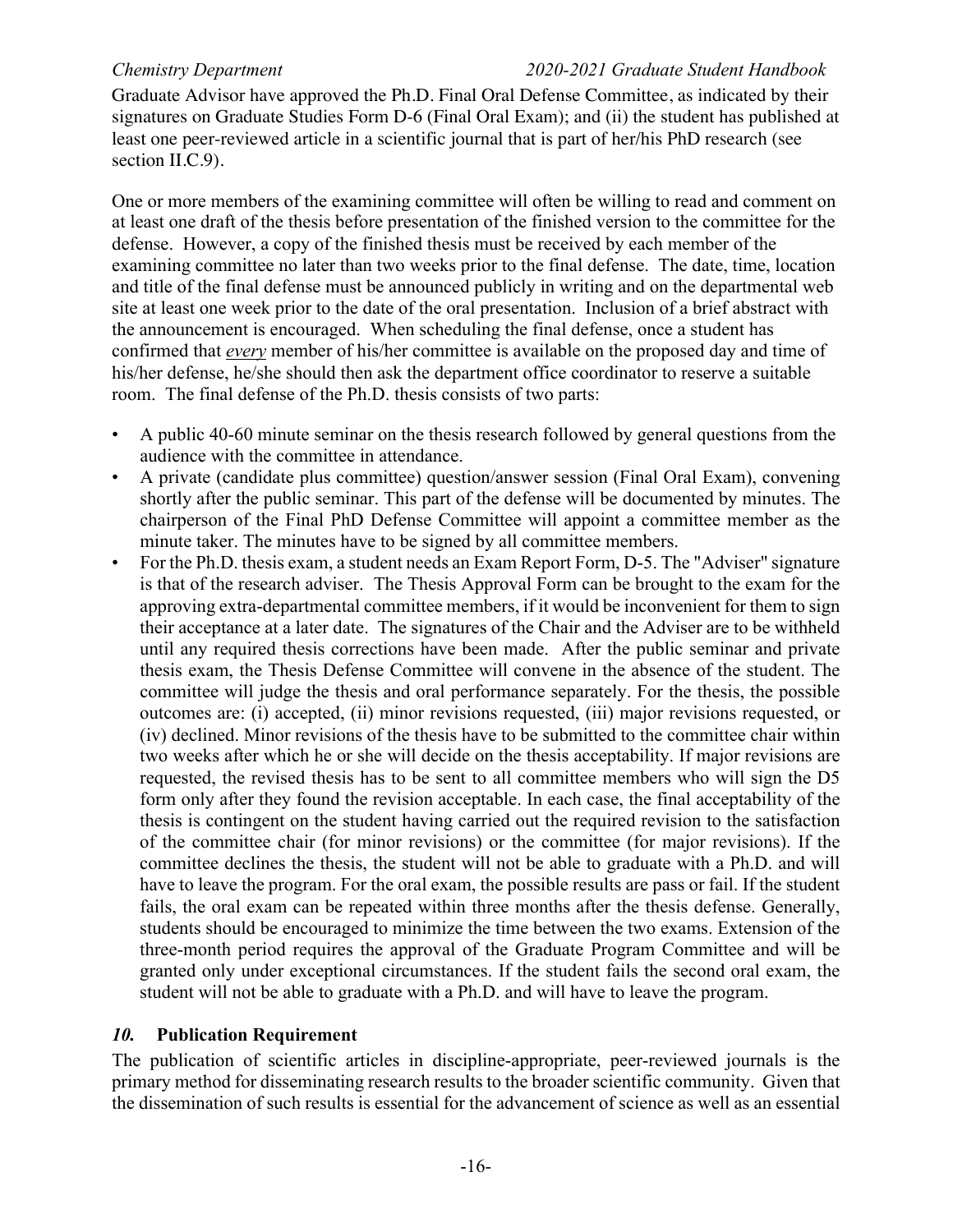skill for the individual scientist, every Ph.D. Candidate must submit to the Graduate Advisor, at the same time that the PhD. Thesis Pre-Defense is scheduled, evidence of at least one (1) peerreviewed publication in a scientific journal that is part of her/his PhD research and on which he/she is the first author, which documents that he/she contributed the majority of the experimental and/or theoretical results. Acceptable evidence is either (i) an electronic copy (pdf) of the published article or (ii) a DOI number that enables the access to a copy of the paper or (iii) a letter (or email) from the journal editor confirming that the article has been accepted. Importantly, the submission of a manuscript for publication in a peer-reviewed journal without its subsequent acceptance does not fulfill the publication requirement. In cases where the fulfillment of the requirement is ambiguous for whatever reason, the issue will be adjudicated by the GPC. Students shall be advised that this paragraph stipulates a minimal requirement. The Research Advisor has the right to expect a higher productivity for graduation. Without his/her approval, no student can generally move towards his/her final defense.

### *11.* **Use of a Scientific Article as a Chapter or Portion of a Chapter in a Dissertation**

When a given chapter in a dissertation is based in whole or in part on a scientific journal article (published, in press, or submitted), the full bibliographic citation of the article should be listed on the title page of the chapter, along with an estimate and brief description of the relative contributions of all authors.

# **III. Graduate Advising**

Students who have selected a Research Advisor should consult that person for information and advice on the graduate program in chemistry. For more general or procedural information, fulltime students should consult with the departmental Graduate Advisor, while part-time students should confer with either the departmental Graduate Advisor or the Chair of the GPC.

In the case of some irresolvable disagreement between the student and the Research Advisor, the student should consult with the Graduate Advisor and the Department Head. The next four levels of appeal are (i) the Associate Dean for Graduate Studies in the College of Arts & Sciences (CoAS), (ii) the Dean of CoAS, (iii) the Vice-Provost for Graduate Studies, and (iv) the Provost of the University, the latter being the final arbiter. Please check the Graduate College's and/or Provost's website(s) for a formal appeals procedure.

# **IV. Graduate Support**

Financial aid is typically available in the form of a teaching assistantship (TA), research fellowship (RF), and/or tuition remission. Exceptional applicants will also be nominated for a supplemental Dean's Fellowship (\$3,000/year) or Provost's Fellowship (\$5,000/year). Teaching assistantships and tuition remission are available from the department on a competitive basis and are therefore not automatically given to every student who is admitted into our graduate program. Both incoming and resident graduate students are considered by request for a departmental TA/tuition remission. RFs are available from individual faculty members via their research grant funds. Please note that the university does not allow a student to hold any other employment in addition to a full teaching or research assistantship.

New and full-time M.S. & Ph.D. students who are self-supporting (don't have a TA) and have GPA's of 3.5 or greater are eligible to apply for a one-time \$3,000 Dean's Fellowship offered by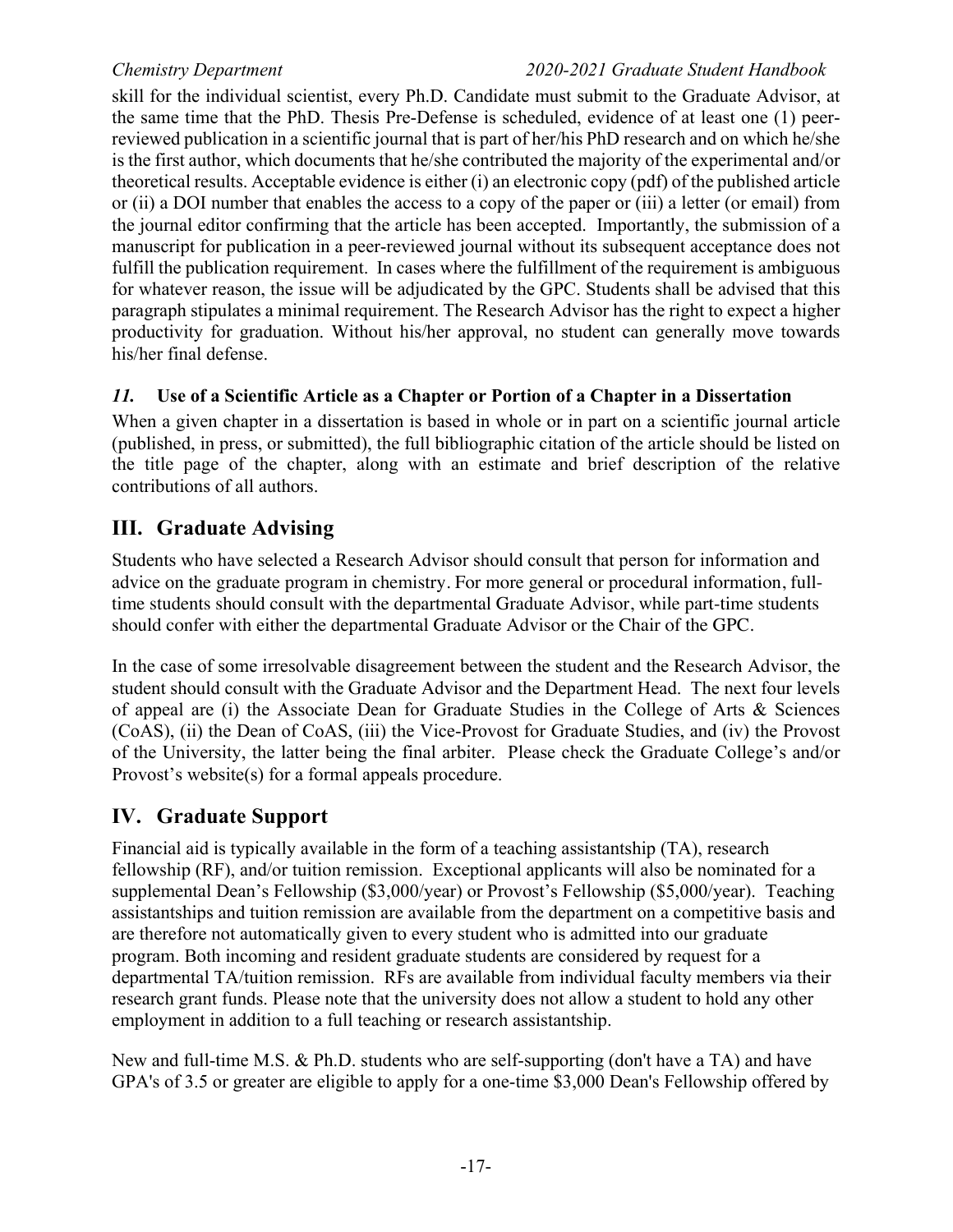the Vice-President of Enrollment Management. This Fellowship is applied as an offset against the student's tuition bill.

# *A. Teaching Assistantship (TA)*

The current standard Teaching Assistantship (TA) is a 12-month, October-September appointment. Teaching Assistants are required to teach for three out of the four quarters (normally Fall-Winter-Spring); the possibility of not teaching during a quarter other than Summer is dependent on Departmental teaching needs. Students with TAs and RFs usually also receive tuition remission for the (substantial) costs of graduate tuition. M.S. students are not eligible for TA support at Drexel, and tuition remission is normally not awarded without an accompanying TA or RF appointment.

In return for departmental support (TA and tuition remission), the chemistry department expects each teaching assistant to carry out his or her duties conscientiously and responsibly. Failure to do so (*e.g.*, not enforcing the eye protection or other safety requirements in lab classes) can result in the loss of the assistantship. If, because of some emergency (such as illness or getting snowedin during winter), the TA is unable to attend a class, he/she has to make sure that he/she has made a mutual "back-up" agreement with another instructor, so that one can take the other's place at short notice. The faculty generally does likewise.

The duties of a teaching assistant are somewhat similar to those of the other teaching staff in the department, generally involving the instruction and guidance of undergraduates in laboratory and recitation classes, most frequently in freshman chemistry courses (CHEM101-CHEM167). Each teaching assistant works in conjunction with, and under the guidance of one of the chemistry faculty, who has responsibility for the design and execution of the course sequence, and for giving the lectures in the course. When assigned to a course, the TA should therefore consult with the faculty member who is in charge of the course to determine what a student's duties will be for the coming quarter.

The types of activities in which one will find oneself involved include: running labs and recitations; grading of students' lab reports, recitation quizzes and exams; and helping faculty to develop and prepare materials for labs and exams. This translates into an average of 6-8 hours per week of classroom activity (22 quarter contact hours per year), plus roughly twice that number of hours per week of related work outside the classroom.

New teaching assistants are usually assigned to one of the freshman sequences. Because these are large courses, there are often substantial numbers of recitation and/or lab instructors involved, so that it is necessary to hold informational/organizational meetings weekly; attendance at these meetings is mandatory unless the instructor in charge specifies otherwise.

# *B. Tuition Remission*

Remission of graduate tuition is generally awarded only in conjunction with graduate teaching or research fellowships. It covers the flat tuition rate to be paid for a full-time student as set by the College of Arts and Sciences. The respective amount is currently \$ 5,000, but it will increase over the next few years. Contingent on his/her performance in teaching and research, a PhD-level student can generally expect TF support or a combination of TF and RF support (*vide infra*) for a period of not more than five years. After these five years, the respective mentor of a student can keep him or her on RF support until the seven-year limit stipulated by the Drexel University rules is reached. In the absence of such support, students can apply for an extension of their TF support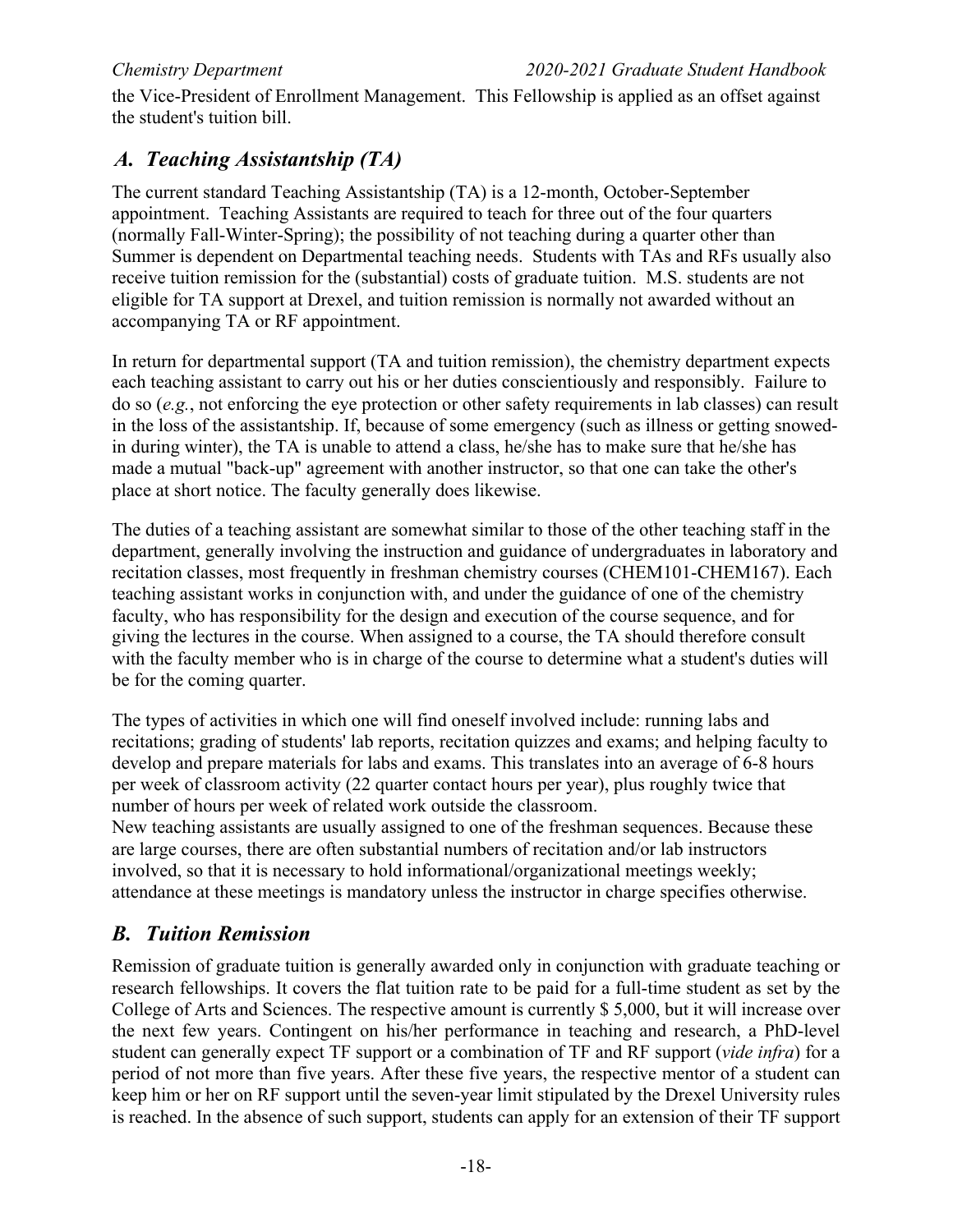on a quarterly basis. Applications should include a short summary of a student's progress, a research plan for the upcoming quarter and a reasonable prediction of the time at which the student will have his/her thesis defense. A letter from the research advisor has to accompany the application. Applications have to be sent to the Graduate Program Committee which recommends a course of action to the Department Head. The committee's recommendation depends on the student's productivity, the number of conference presentations, the results of his/her annual evaluations and his/her performance as teaching assistant. If an extension of the TF-support is granted, the student will receive 100% tuition remission for the quarter covered by the TF support. If a student is not receiving TF or RF support, he/she has to pay the tuition for one credit per term and the respective enrollment fees. Under no circumstances will the TF support be extended for a seventh year. Decisions about TF-support beyond a student's fifth year in the program do not depend on whether the student has received RF support (*vide infra*) during the five-year period.

# *C. Research Fellowship (RF)*

A Research Fellowship (RF) may be arranged with the Research Advisor if sufficient grant funds are available; the stipend is determined by the Research Advisor. 100% tuition remission is generally included in the student's support. Part of the working relationship between a Research Advisor and a research student is that there must be a mutual agreement as to what tasks and responsibilities are involved in a particular RA. When one becomes interested in doing research work with a given faculty member, one may want to inquire about the possibility of a Research Assistantship. M.S. students are eligible for RA support at Drexel.

# *D. Financial Support for Attending Scientific Meetings*

Departmental resources are available to support Ph.D.-level graduate students who want to attend a national or international meeting in his/her field of research. Any request for departmental support should be coupled to attempts to secure funding from the Teck-Kah Lim Graduate Student Travel Subsidy of the Graduate College (for national meetings) or from the Office of International Programs (for international meetings). If the research advisor of the student has extramural funding, he/she is expected to partially support the student. A request for departmental support should be submitted to the Department Head at least two months in advance of the event. Requests can be submitted prior to the acceptance of an abstract, but the availability of the money is contingent on the acceptance of the abstract and the documented participation of the student. The expectation is for third year students and beyond to be supported for one conference per year. The decision about the request and the level of support will depend on the department's financial situation.

# *E. Satisfactory Progress*

Continuation of any of the above forms of financial aid is contingent on satisfactory academic and research performance. Performance is evaluated annually by the Graduate Program Committee and based upon the student's academic transcript and research progress reports (see section II.C.6). The department generally supports Ph.D. students (via stipend and/or tuition remission) for no more than 20 quarters of graduate work from the date in which they entered the graduate program, except in the case of a department-approved leave of absence. Support beyond the first 20 quarters is strictly at the discretion of the department and/or the Research Advisor if the latter has funds to support a graduate student. M.S. students are not eligible for teaching assistantships (section IV.A) but may receive financial aid from the university for their first 8 quarters of graduate study. M.S.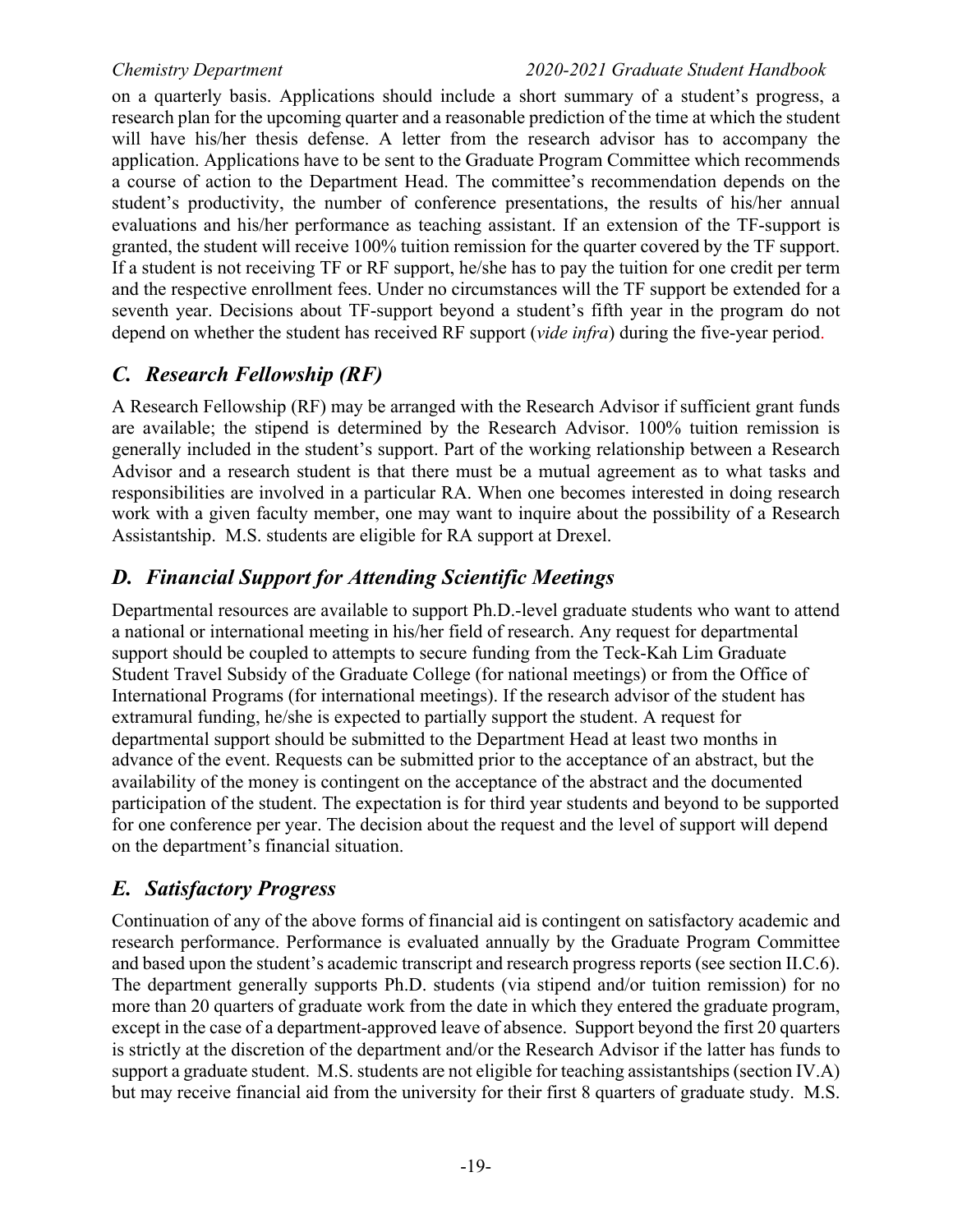students may also apply for a one-time Dean's Fellowship of \$3000 (see section IV. Graduate Support) if their GPA is 3.5 or higher.

# *F. Taxes on Fellowships*

Some foreign student holders of graduate fellowships(*e.g.*, the P.R.C., Poland) find that tax treaties between their home country and the U.S. hold advantages for them with respect to Federal income taxes, which U.S. Residents rarely escape. City of Philadelphia and Pennsylvania state income taxes on Fellowship stipends are difficult to avoid. Tuition remission is usually not taxed.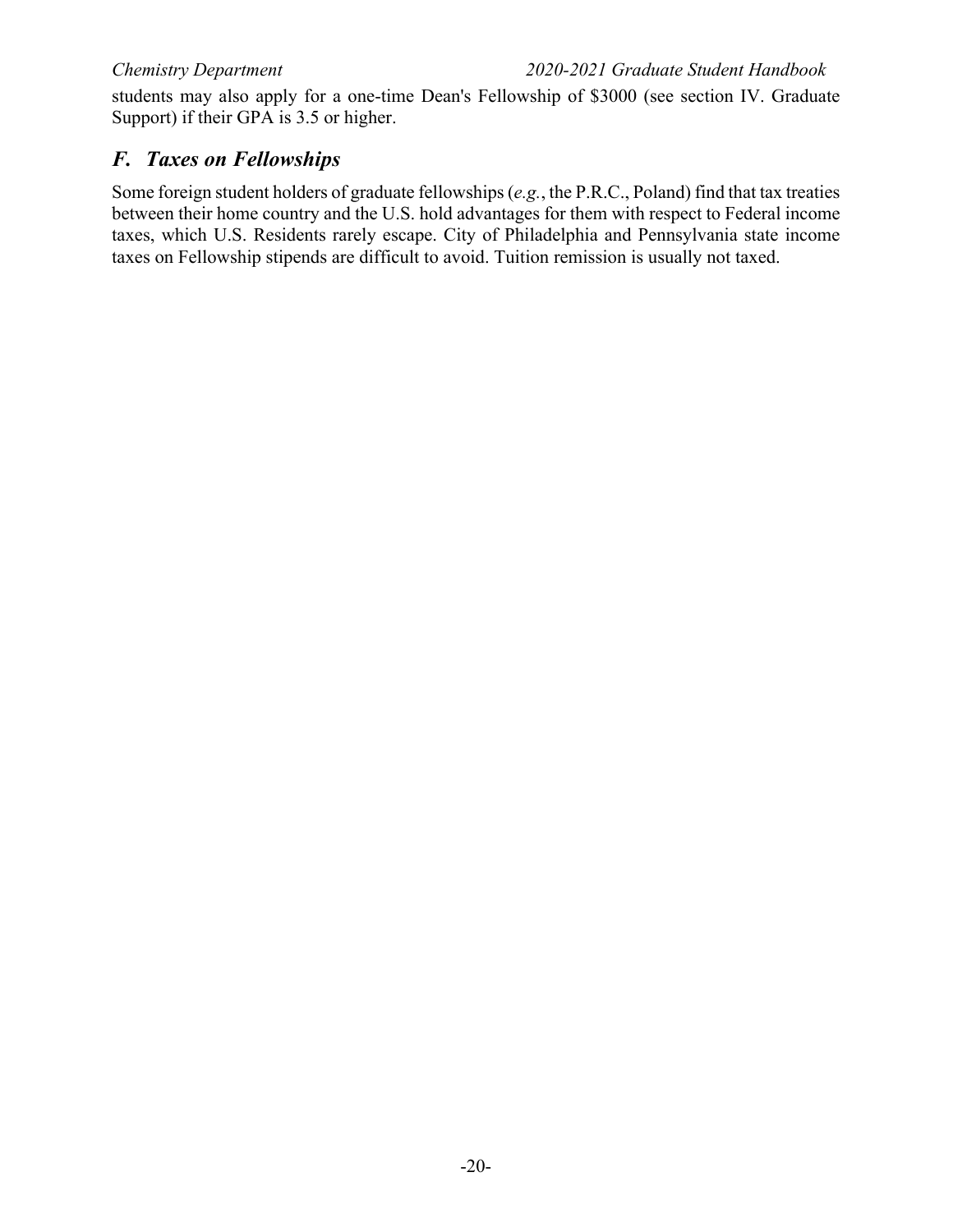### **V. Course Selection**

### *A.Core Courses*

#### **1. Analytical Chemistry**

- **CHEM 530, Spectroscopic Methods, Fall:** Introduction to optics, interaction of electromagnetic radiation with matter, design of optical instruments, survey of spectroscopic methods of analysis.
- **CHEM 531, Chromatographic Methods, Winter:** Principles of separation, resolution theory, pressure- and voltage-driven flow, separative and dispersive transport, survey of chromatographic instrumentation (pumps, injectors, columns, detectors), survey of chromatographic separation modes and applications
- **CHEM 755, Mass Spectrometry, Spring:** Basic interpretive skills for organic & biochemical analysis; survey of ionization methods, ion selection or separation techniques and detection; applications in chemistry & biology.

#### **2. Inorganic Chemistry**

- **CHEM 521, Inorganic Chemistry I, Fall:** Review of electron-counting rules (including 18 e Rule) & their correlation with structure. Molecular symmetry. Coordination complexes: structure, constitution, isomerism & chirality; complexation in solution, the chelate effect; HSAB concept. X-Ray diffraction applied to inorganic molecules: utilization of CIF files; Bond Valence Sum; lattice types. Qualitative MO approach for homonuclear systems.
- **CHEM 522, Inorganic Chemistry II, Winter:** Group theory with applications to the bonding, magnetic and optical properties of inorganic molecules. Transition metal cations in crystal fields of various symmetries, crystal field stabilization energy. Molecular orbital construction for polyatomic and centric molecules. Spectroscopy/structure relationships for inorganic molecules (first part).
- **CHEM 523, Inorganic Chemistry III, Spring:** Redox potentials and basic electrochemical methods; inorganic spectroscopy and structure (continued); reaction kinetics; metalloprotein examples.
- **CHEM 771, Organometallic Chemistry:** Structures, reactivity, mechanisms of important organometallic complexes and reactions. Applications in organic synthesis and polymer chemistry.
- **CHEM 772, Bioinorganic Chemistry:** Metal transport and storage in biological systems, structure and function of metalloenzymes, reaction mechanisms, synthetic systems for metalloenzyme modeling.

#### **3. Organic Chemistry**

**CHEM 543, Organic Chemistry III, Fall:** Mechanisms of organic reactions and the techniques of studying them: acyl and alkyl substitution, carbocations, carbanions,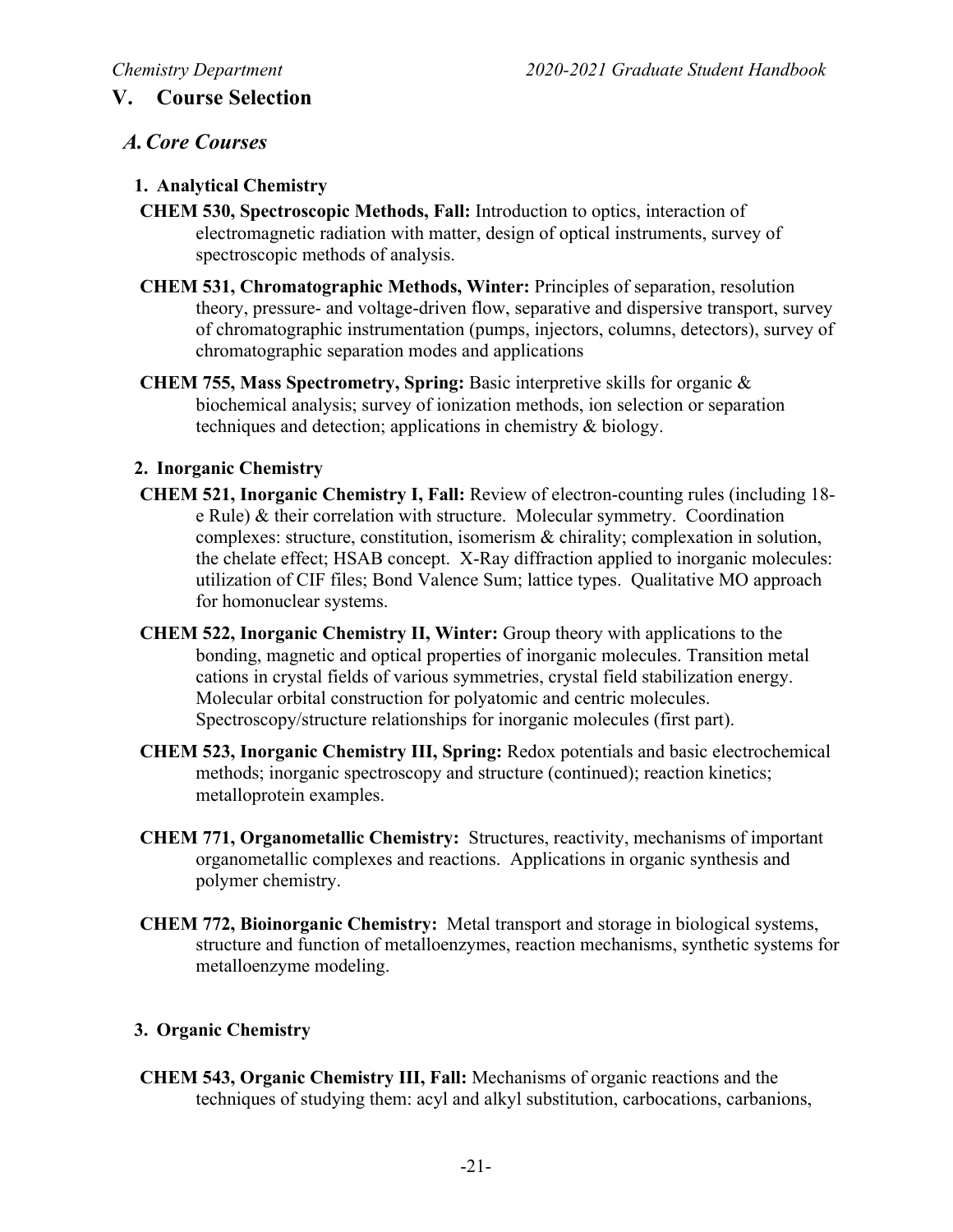free radicals, carbenes, nitrenes, ylides, simple kinetics, isotopic labeling, cross-over experiments, acidity concepts, substituent effects, Hammett equation.

- **CHEM 542, Organic Chemistry II, Winter:** Static or "Classical" Stereochemistry (stereoisomerism, chirality, stereogenic and chirotopic atoms, internal stereocomparisons [homotopic and heterotopic groups and faces, prochirality, applications to NMR, asymmetric syntheses, biochemical problems such as enzyme reactions and configurational determinations], conformational analysis of cyclic and acyclic molecules. Dynamic Stereochemistry (relationships between structure, geometry and reactivity, physical methods of conformational determinations, use of stereochemistry in mechanistic studies.
- **CHEM 541, Organic Chemistry I, Spring:** Spectroscopic methods of analysis, including mass spectrometry (MS, principles of MS, the mass spectrum, fragmentation mechanisms, special topics), Infrared (IR, principles of IR spectroscopy, the infrared spectra of functional groups), Ultraviolet Spectroscopy (UV, principles of UV, UV absorption by organic functional groups, special topics); Nuclear Magnetic Resonance (NMR, theory of NMR, Proton NMR (chemical shifts, coupling constants, structural determination using NMR, shift reagents and Chiral solvating agents), Carbon NMR (FT-NMR, chemical shifts, special topics).

### **4. Physical Chemistry**

- **CHEM 557, Physical Chemistry I: Spectroscopy, Winter, every other year, alternating** with Chem.558: Schrödinger's equation and particle-wave duality, atomic structure and spectra, optical spectroscopy on molecules (rotational, vibrational and electronic spectra) molecular symmetry, emission and absorption of light, time independent and time dependent perturbation theory, magnetic resonance spectroscopy.
- **CHEM 555, Quantum Chemistry of Molecules I, Fall:** Covers general properties of operators; Schrödinger's equation and its solutions for a particle in a box; harmonic oscillator, tunneling problems, rigid rotor, and the hydrogen atom; approximation methods; and absorption of radiation and selection rules.
- **CHEM 558, Physical Chemistry II: Statistical Thermodynamics, Winter, every other year, alternating with Chem.557:** Covers statistical mechanics of distinguishable and indistinguishable particle systems, statistical definition of entropy, canonical and grand canonical ensembles, Fermi-Dirac and Bose-Einstein statistics, physics of phase transitions, ideal and non-ideal mixtures, physical chemistry of polymers and thermodynamic functions for both systems and chemical equilibrium, diffusion and friction.
- **CHEM 752, Biophysical Chemistry, Spring (depending on demand):** Peptide conformation, protein structure, peptide and protein folding, intrinsically disordered proteins, heme proteins, electron transfer proteins, enzyme kinetics, membrane biophysics, biophysical techniques (X-ray, NMR, fluorescence, vibrational spectroscopy)
- **CHEM 554, Chemical Kinetics, Spring, generally every other year:** Focuses on experimental and theoretical considerations of chemical reaction rates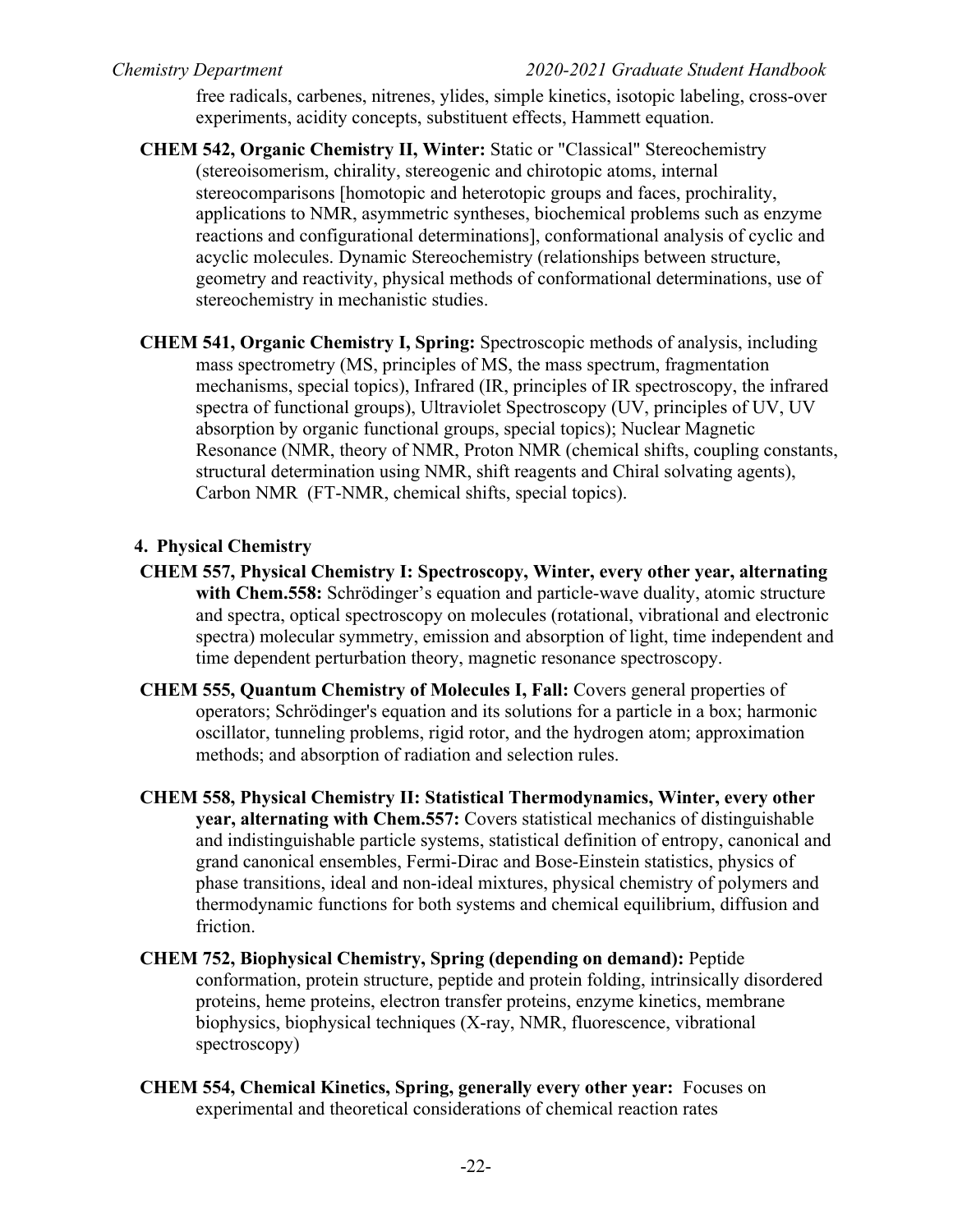## **5. Polymer Chemistry**

- **CHEM 561, Polymer Chemistry I, Fall:** Scope of polymer chemistry & science; structure/property relations; step (condensation), free-radical, cationic anionic, grouptransfer, ring-opening polymerization; stereochemistry of polymerization; coordination and metathesis polymerization; non-classical chain polymerization; inorganic polymers; reactions and degradation of polymers; template polymerization; biological polymers.
- **CHEM 562, Polymer Chemistry II, Winter**: Kinetics and thermodynamics of polymerization; theories for and control of step-polymerization and gelation; copolymerization composition; polymerization-depolymerization equilibria; polymer characterization; determination of molecular weight and its distribution by end-group analysis, membrane osmometry, vapor-phase osmometry, light-scattering, solution viscosity, and gel-permeation chromatography.
- **CHEM 563, Polymer Chemistry III, Spring:** Basic concepts on the properties of materials; rubber elasticity; morphology; viscoelasticity;  $T_g$  and  $T_m$  theories; thermal analysis; dynamic mechanical analysis; X-ray diffraction; spectroscopic techniques; thermodynamics of polymer solutions; conformational analysis and computational methods; basic testing, fabrication and processing; electrical, optical and magnetic properties; frontiers in polymer research.

# *B.Special Topics Courses*

In addition to the 'permanent' graduate courses listed in the Graduate Catalog, each quarter the graduate faculty offer a variety of special topics courses (CHEM 680-0XX & other CHEM 700- CHEM 800 level courses) worth 3 credits each. A listing of both permanent elective and special topics elective courses is given below. These courses are not usually taken during the first couple of quarters of study, because they usually have content more specialized than that of the core courses and are often more research-oriented. Consult the Graduate Catalog and the quarterly class listing schedule for more information.

Several elective courses are seminar-style courses in the various areas of Chemistry. Not all courses are offered every year, so if a student is interested in a particular course he/she should contact the listed faculty member for course schedule information. Note that the number of these course credits that can be counted toward the requirements for the M.S. or Ph.D. is not unlimited (particularly for seminar-type courses); students should consult the Graduate Advisor regarding this issue. This also applies to CHEM 865 (Chemical Research Seminar), credit for which can be counted once toward the M.S. degree.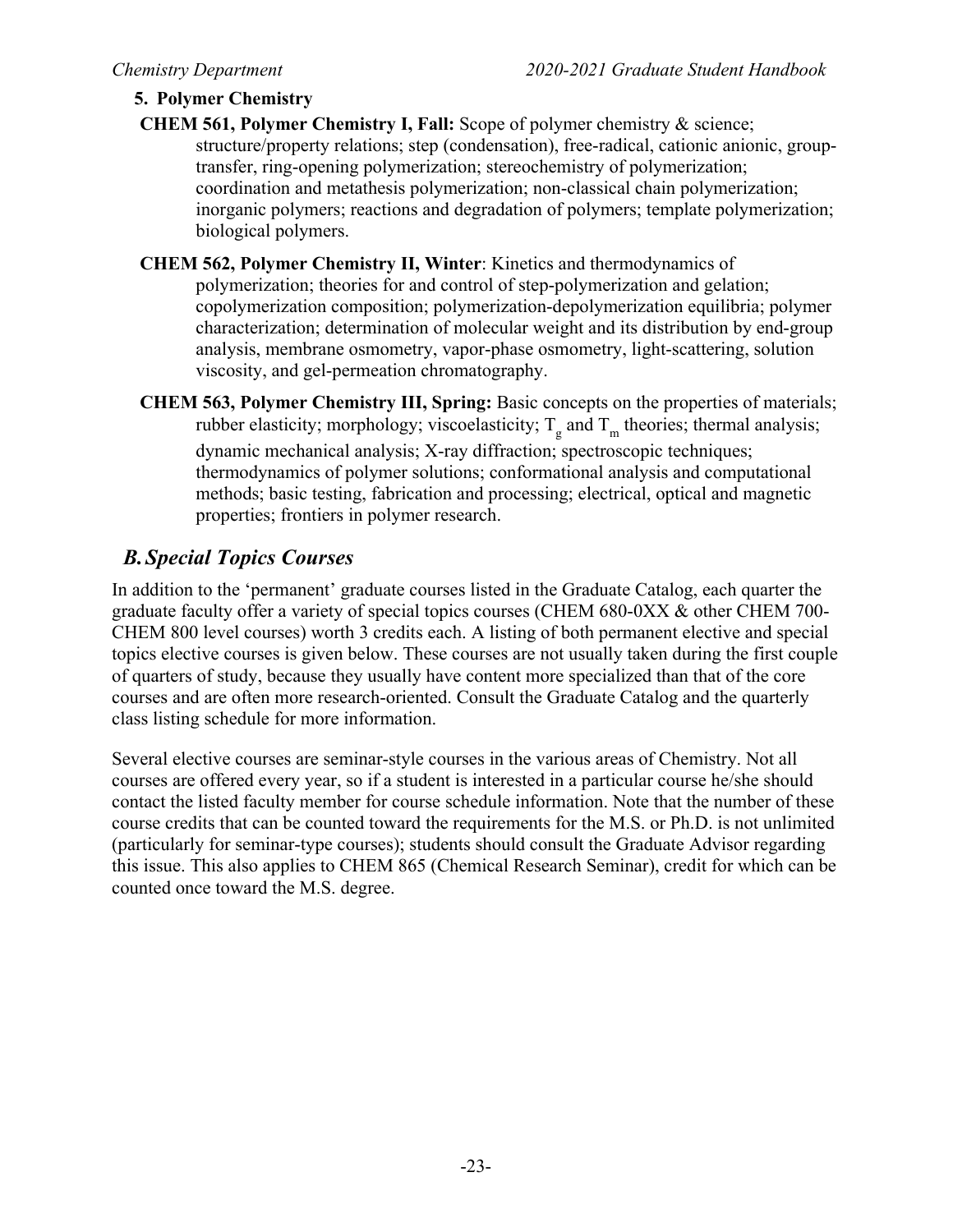| Course          | <b>Course Title</b>                                                                   | <b>Usual Instructor</b> | <b>Notes</b>   |
|-----------------|---------------------------------------------------------------------------------------|-------------------------|----------------|
| <b>CHEM 571</b> | Chemistry of Biomolecules                                                             | Xo                      |                |
|                 |                                                                                       |                         |                |
| <b>CHEM 680</b> | Special Topics (general)                                                              |                         |                |
| <b>CHEM 751</b> | Magnetic Resonance in Chemistry                                                       |                         |                |
| <b>CHEM 752</b> | <b>Biophysical Chemistry</b>                                                          | Schweitzer-Stenner      | $\mathbf{1}$   |
| <b>CHEM 753</b> | <b>Chemical Instrumentation Lab</b>                                                   | Owens                   | 1,3            |
| <b>CHEM 767</b> | <b>Chemical Information Retrieval</b>                                                 | Sohlberg                | $\mathbf{1}$   |
|                 |                                                                                       |                         |                |
| <b>CHEM 772</b> | Inorganic Biochemistry                                                                |                         | $\mathbf{1}$   |
|                 |                                                                                       |                         |                |
| <b>CHEM 774</b> | Electrochemistry for Chemists                                                         |                         | $\mathbf{1}$   |
| <b>CHEM 780</b> | <b>Experimental NMR Lab</b>                                                           |                         | $\overline{2}$ |
|                 |                                                                                       |                         |                |
|                 |                                                                                       |                         |                |
| <b>CHEM 788</b> | Atmospheric Chemistry                                                                 | Wood                    |                |
| <b>CHEM 789</b> | Experimental Design & Statistics in Chemistry                                         | Owens                   | $\mathbf{1}$   |
|                 |                                                                                       |                         |                |
|                 |                                                                                       |                         |                |
| <b>CHEM 792</b> | Advanced Organic Synthesis I                                                          | n.a.                    | $\mathbf{1}$   |
| <b>CHEM 793</b> | Advanced Organic Synthesis II                                                         | n.a.                    | 1              |
| <b>CHEM 794</b> | <b>Organic Reaction Mechanisms</b>                                                    | n.a.                    |                |
| <b>CHEM 862</b> | Topics in Inorganic Chemistry. Most recently,<br>"Magnetism & Paramagnetic Resonance" |                         | $\mathbf{1}$   |
| <b>CHEM 865</b> | <b>Chemistry Research Seminar</b>                                                     | $J_i$                   | $\overline{4}$ |
| <b>CHEM 866</b> | Topics in Polymer Chemistry                                                           |                         |                |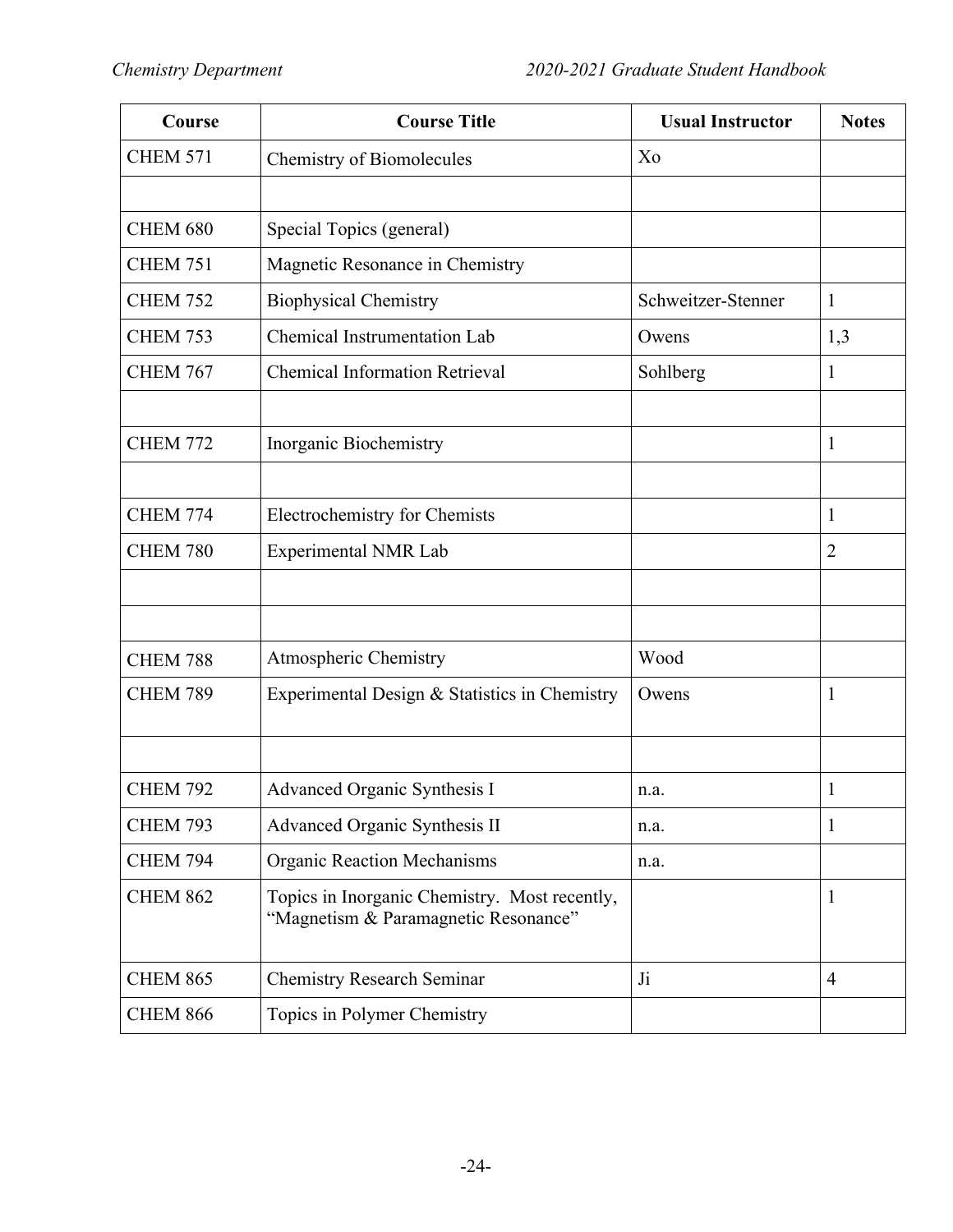| <b>CHEM 868</b> | Topics in Analytical Chemistry<br>Examples: Modern Liquid Chromatography,<br>Chromatographic Data Acquisition &<br>Interpretation, Capillary Electrophoresis | Foley |               |
|-----------------|--------------------------------------------------------------------------------------------------------------------------------------------------------------|-------|---------------|
| <b>CHEM 997</b> | Research                                                                                                                                                     |       |               |
| <b>CHEM 898</b> | M.S. Thesis                                                                                                                                                  |       |               |
| <b>CHEM 998</b> | Ph.D. Dissertation                                                                                                                                           |       | $\mathfrak b$ |

Notes:

- (1) These courses have been offered recently.
- (2) This course has CHEM541 as prerequisite/co-requisite.
- (3) Should not be taken for more than 6 credits total.
- (4) This course is normally scheduled to meet almost weekly during the fall, winter, and spring quarters. All full-time graduate students are expected to attend department seminars every term unless they have a teaching or class conflict.
- (5) For M.S.- thesis option candidates only.
- (6) Enrollment for "Ph.D. Candidates" only.

# **VI. Selection of Research Advisor**

All graduate students wishing to engage in research are required to select a Research Advisor who is a full-time, tenure-track faculty member in the department. It is possible to perform graduate research under the direction of one of the research faculty associated with the department as a co-advisor, but the Research Advisor must be in full agreement with the arrangement.

It is expected that incoming students have already selected their research advisor after their interview. In cases that this had not happened, a Ph.D. student should speak with as many of the faculty as possible, including all those in the student's major area of interest, about present and future research plans. It is required (see Departmental C-2 form) that he/she interviews at least six faculty members about research. After their arrival or after having conducted the above interviews, incoming students must submit the Departmental C-2 form for formally requesting the approval of their choice of Research Advisor. Incoming students who have not already been assigned to a research advisor after their interview, must list their top three choices for Research Advisor in order of preference; the department will place him/her with the first eligible faculty member after confirming her/his interest in serving as Research Advisor and the presence of an available TF or RF position in that group. The student and his/her Research Advisor will then jointly designate the area(s) in which he/she will do his/her cumulative exams.

All full- and part-time Ph.D. students must choose their Research Advisor no later than the end of the *first* quarter of the first year. When talking to faculty members about their research, feel free to ask for reprints of recent papers, preprints of papers in press, and planned research as reflected in submitted research proposals. When both the student and the faculty member reach agreement regarding the general area of research to be done for the Ph.D. thesis, the student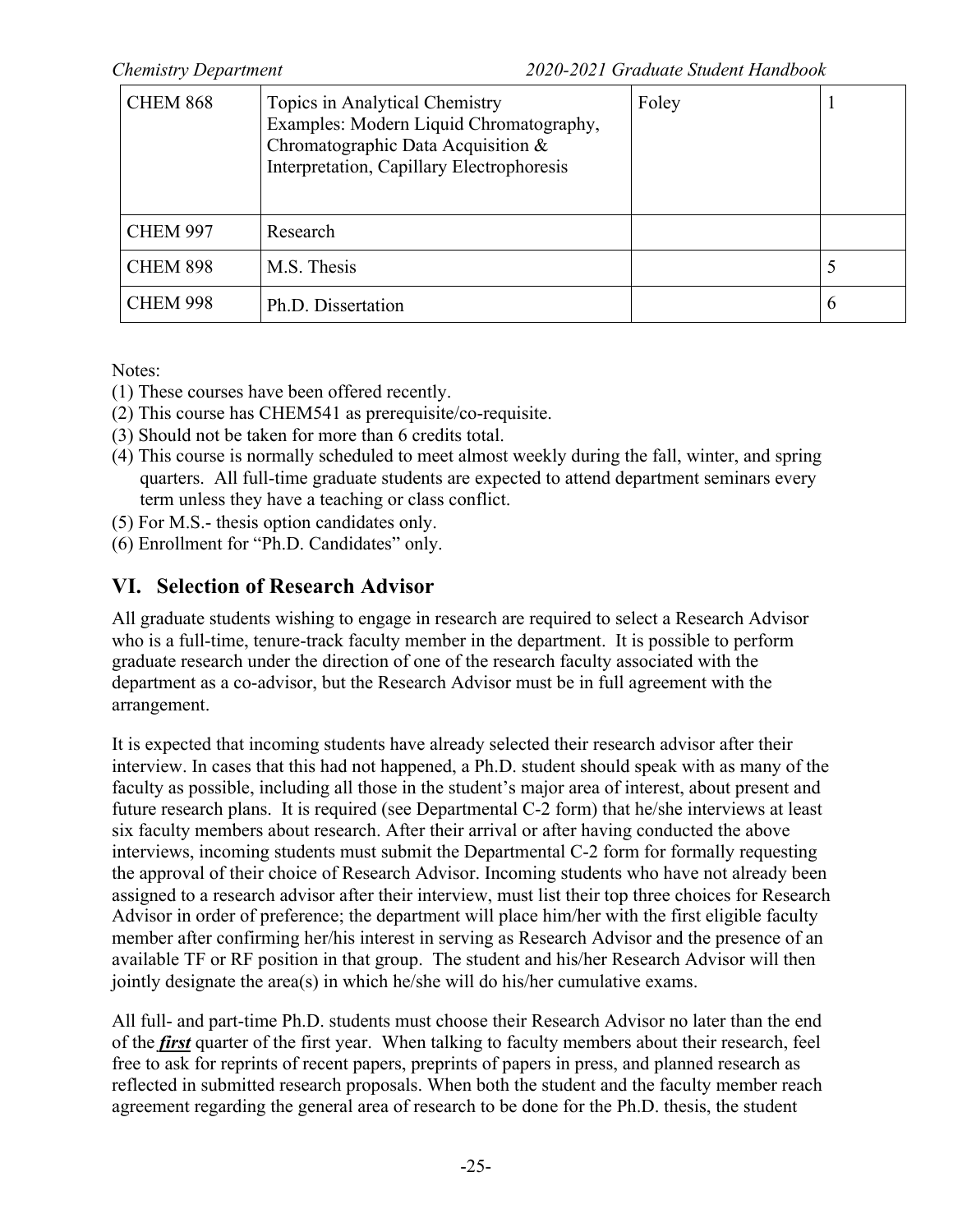should fill out Graduate Studies Form D-1. Thus, a student is expected to start research not later than at the beginning of his/her second quarter of residence at Drexel. If a student intends to obtain a thesis-option M.S. degree, it's advisable to commence that research as soon as possible as well.

All C-2 forms will be processed by the graduate faculty after the fall term concludes and the *firm deadline* for submitting the C-2 form will the last business day of final exams week for the fall term.

Even with the best planning it sometimes becomes necessary for a student to switch Research Advisors. It is recommended that the student discuss the situation with either the Graduate Advisor or Department Head prior to completing and submitting a new C-2 form. Students may switch Research Advisors *once* during their graduate program, and the new C-2 form must be submitted to the Graduate Advisor within 4 weeks after leaving the original Research Advisor's group. Except under exceptional circumstances approved by the GPC and Department Head, switching Research Advisors for a *second* time is *not* permitted.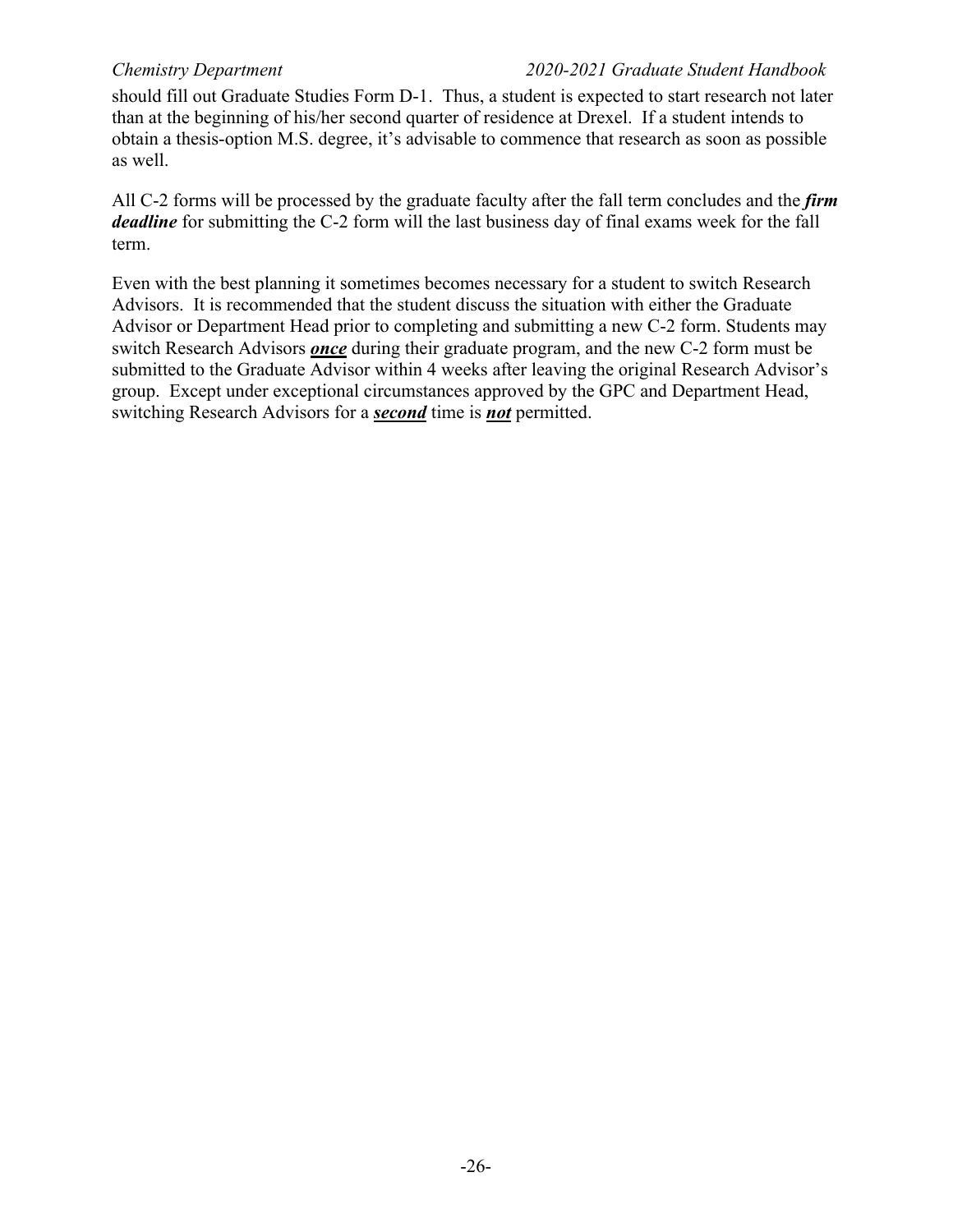# **VII. Appendices**

# *A.Department Directory*

#### **1. Chemistry Department Personnel**

Head of Department Dr. Joe Foley

Associate Head of Department Dr. Reinhard Schweitzer-Stenner

Graduate Advisor Dr. Karl Sohlberg

Departmental Advisory Committee Dr. Joe Foley (chair) Dr. Reinhard Schweitzer-Stenner Dr. Kevin Owens Dr. Craig McClure

Graduate Program Committee Dr. Reinhard Schweitzer-Stenner, Chair Dr. Karl Sohlberg Dr. Jeremiah Scepaniak Dr. Ezra Wood Mr. Louis Mueller, Graduate Student Representative

Safety Committee Dr. Kevin Owens, Chair Dr. Anthony Wambsgans

Undergraduate Affairs Committee Dr. Daniel King, Chair Dr. Monica Ilies Dr. Kevin Owens Dr. Jun Xi

Information current as of 2021/5/29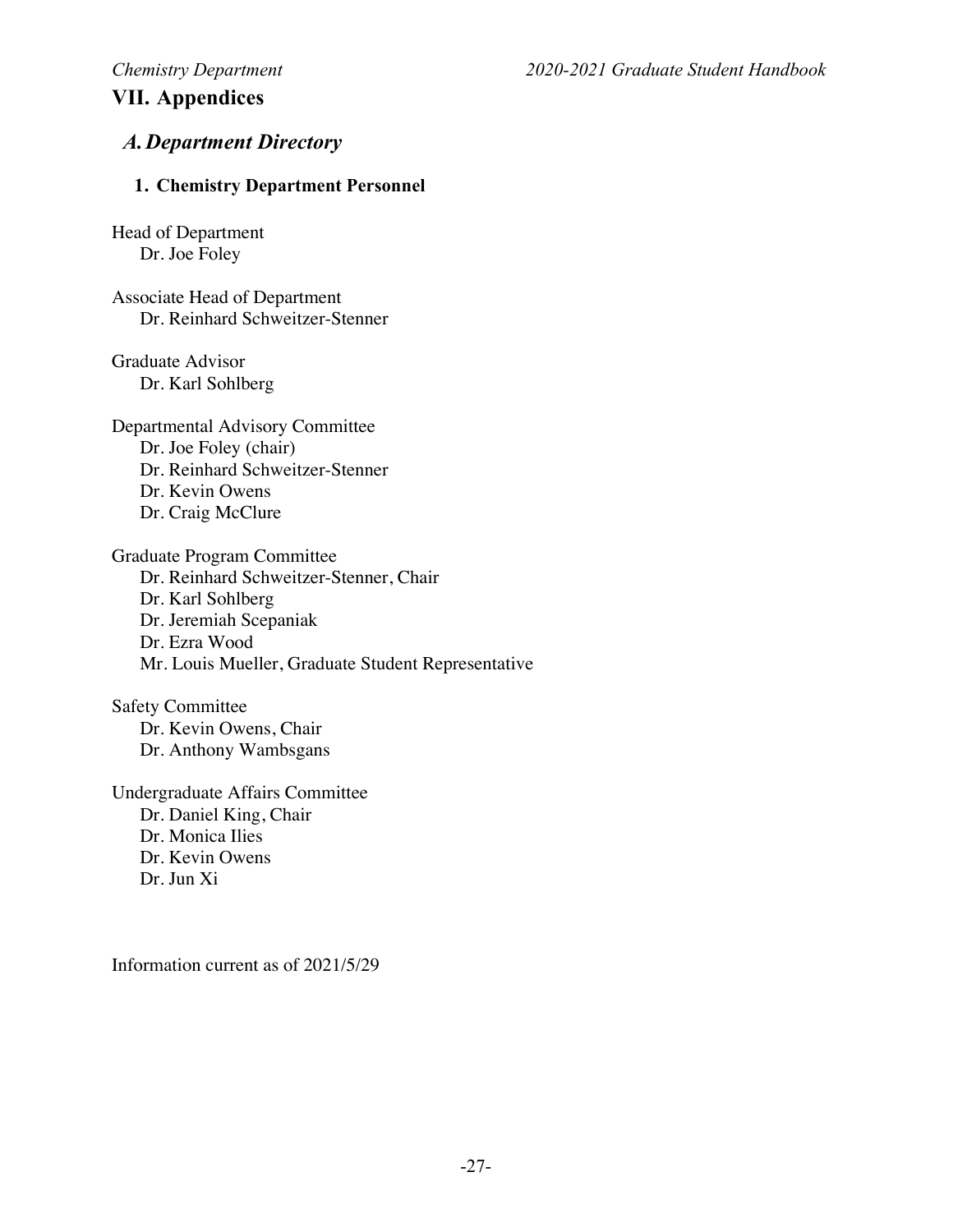# **2. Chemistry Department Faculty**

| <b>Name</b>                        | <b>Office</b> | <b>Office</b><br>phone | Lab<br>phone | <b>Title</b>                           | Area                      |
|------------------------------------|---------------|------------------------|--------------|----------------------------------------|---------------------------|
| Dr. Tony Addison                   | 12-418        | 895-2646               | 895-1697     | Professor Emeritus                     | Inorganic                 |
| Dr. Jason Cross                    | 12-506        | 895-2641               |              | <b>Assistant Teaching</b><br>Professor |                           |
| Dr. Reza Farasat                   | 12-223        |                        |              | <b>Assistant Teaching</b><br>Professor |                           |
| Dr. Fraser Fleming                 | $5 - 410$     | 895-2644               |              | Professor                              | Organic                   |
| Dr. Joe Foley                      | 12-212        | 895-6218               | 895-1702     | Professor and Head                     | Analytical                |
| Dr. Lee Hoffman                    | 12-403        | 895-1784               |              | <b>Assistant Teaching</b><br>Professor |                           |
| Dr. Monica Ilies                   | 12-224        | 895-2642               |              | <b>Associate Teaching</b><br>Professor |                           |
| Dr. Haifeng (Frank) Ji             | 12-221        | 895-2562               | 571-3648     | Professor                              | Materials/Analytical      |
| Dr. Daniel King                    | 12-509        | 895-0571               | 895-0571     | <b>Associate Professor</b>             | <b>Chemical Education</b> |
| Dr. Jamie Ludwig                   | 5-414         |                        |              | <b>Assistant Teaching</b><br>Professor |                           |
| Dr. Dionicio Martinez<br>Solorio   | $5 - 413$     | 895-3561               |              | <b>Assistant Professor</b>             | Organic                   |
| Dr. Craig McClure                  | 5-412         | 571-3197               |              | <b>Teaching Professor</b>              |                           |
| Dr. Kevin Owens                    | $5 - 415$     | 895-2621               | 895-6276     | <b>Associate Professor</b>             | Analytical                |
| Dr. Susan Rutkowsky                | 5-412         | 895-1509               |              | <b>Associate Teaching</b><br>Professor |                           |
| Dr. Jeremiah Scepaniak             | 12-506        | 895-2666               |              | <b>Assistant Professor</b>             |                           |
| Dr. Reinhard<br>Schweitzer-Stenner | 12-606        | 895-2268               | 895-2654     | Professor                              | Physical/Biophysical      |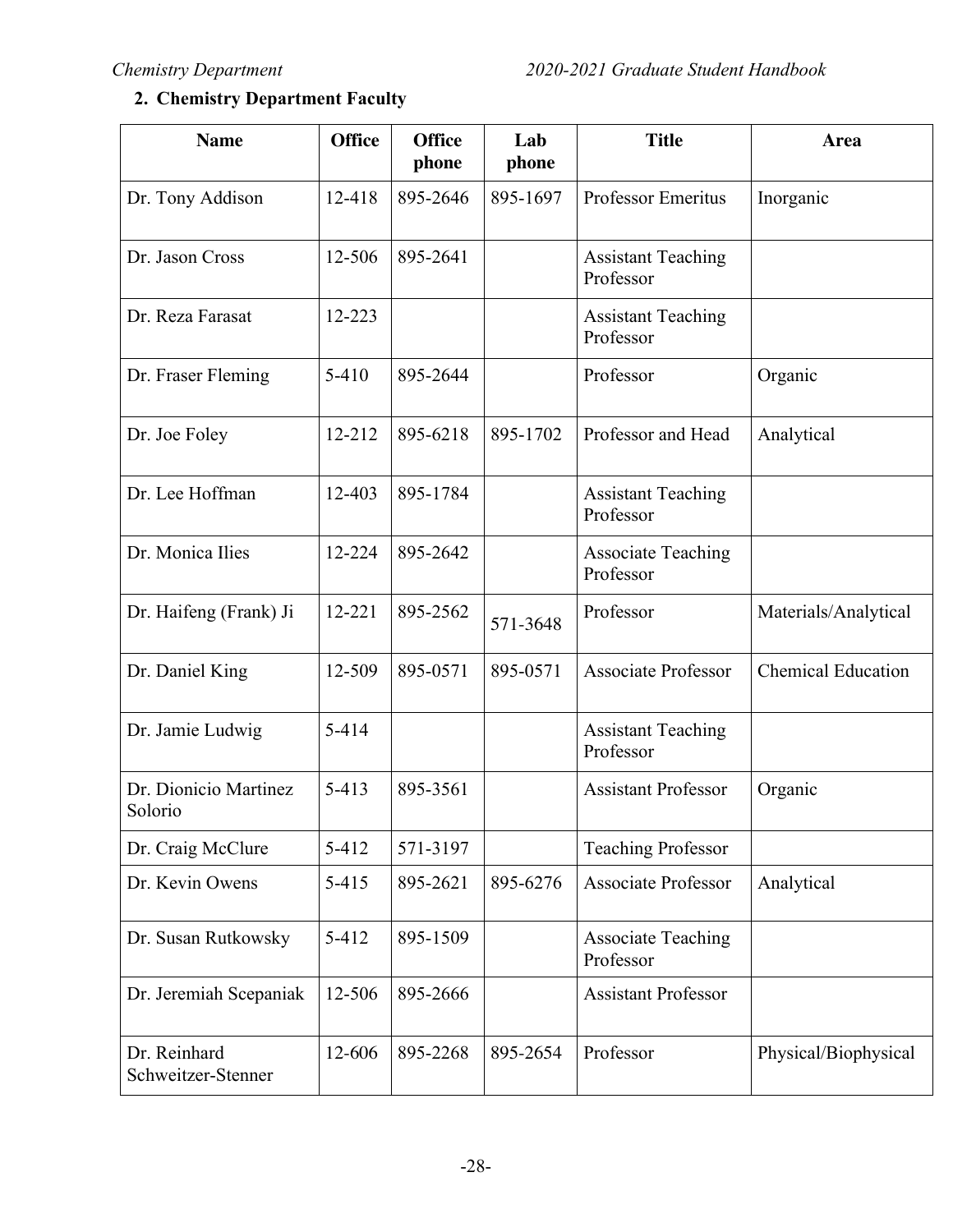| Dr. Karl Sohlberg        | 12-222 | 895-2653 | 895-6951 | Associate Professor                    | Computational/<br>Physical       |
|--------------------------|--------|----------|----------|----------------------------------------|----------------------------------|
| Dr. Peter Wade           | 12-508 | 895-2652 | 895-1699 | <b>Associate Professor</b><br>Emeritus | Organic                          |
| Dr. Ezra Wood            | 12-223 | 895-1681 | 895-2661 | Associate Professor                    | Atmospheric and<br>Environmental |
| Dr. Anthony<br>Wambsgans | 5-409  | 895-1585 |          | <b>Associate Teaching</b><br>Professor |                                  |
| Dr. Jun Xi               | 12-218 | 895-2648 | 895-2655 | <b>Associate Teaching</b><br>Professor | Organic/Biochem.                 |

# **3. Associated Research Faculty (courtesy appointments in Chemistry)**

| <b>Name</b>        | <b>Office</b>  | <b>Office</b><br>phone | Lab<br>phone | <b>Title</b>               | Area               |
|--------------------|----------------|------------------------|--------------|----------------------------|--------------------|
| Dr. Aaron Fafarman | <b>CAT 486</b> | 895-5818               |              | <b>Assistant Professor</b> | Materials/Physical |
| Dr. Jian-Min Yuan  | 12-819B        | 895-2722               |              | Professor                  | Physics            |

### **4. Chemistry Department Staff and College level Support Staff**

| <b>Name</b>                | <b>Office</b>   | <b>Phone</b>      | <b>Title</b>                             |
|----------------------------|-----------------|-------------------|------------------------------------------|
| Dr. Vaidy<br>Mathrubootham | <b>PISB 501</b> | 571-4204          | <b>Laboratory Manager</b>                |
| <b>TBA</b>                 | 12-316          | 895-1331          | <b>Laboratory Specialist</b>             |
| Ms. Laura D'Angelo         | 12-816          |                   | Graduate Program Administrator           |
| Mr. Kari Lindsey           | 12-305          | 895-<br>2638/2639 | Office Services Coordinator              |
| Dr. Jacob Powell           | 12-412          | 895-2967          | <b>NMR</b> Specialist                    |
| Dr. Joshua Williams        | 5-405           | 895-1980          | <b>Instrumentation Specialist</b>        |
| Ms. Sue Tang               | 12-314          | 895-2660          | <b>Operations Manager</b>                |
| <b>TBA</b>                 | $5-406$         | 895-1576          | Electronic Instrumentation<br>Specialist |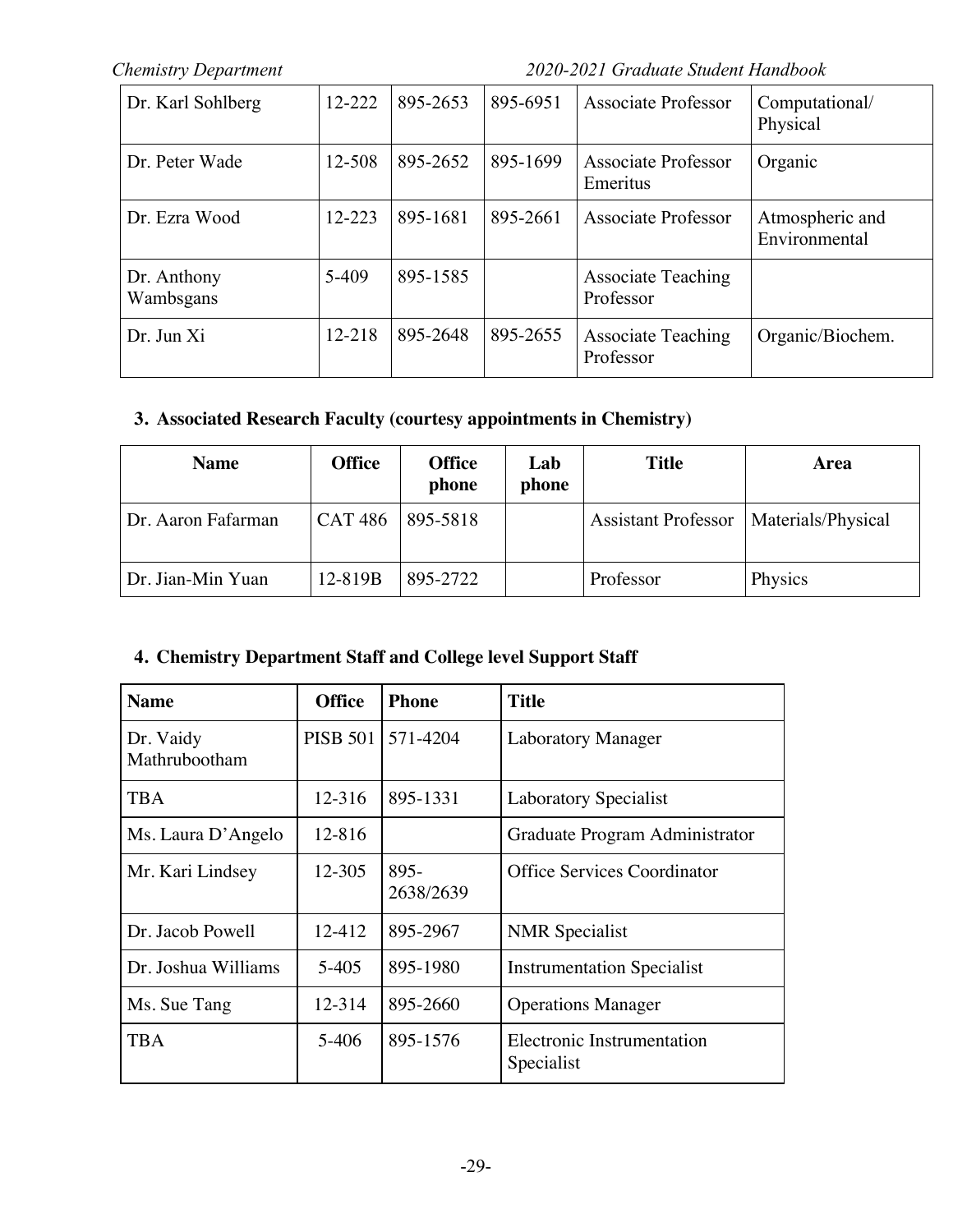### **5. College and University Personnel**

| <b>Name</b>        | <b>Office</b>      | <b>Phone</b> | Title                                |
|--------------------|--------------------|--------------|--------------------------------------|
| Dr. Norma Bouchard | McAlister-<br>4020 | 895-2620     | Dean, College of Arts & Sciences     |
| Mr. Tsz Kwok       | Main- $301$        | 895-0366     | Associate Director, Graduate College |

Notes:

All telephone numbers are in area code 215.

Building Information: 1 - Main Building, 5 - Stratton Hall, 9b - MacAlister Hall, 12 - Disque Hall, PISB – Papadakis Integrated Science Building

# *B.Timeline Checklist*

Attendant to several of the items documented in this handbook there are formalities that must be observed. A student may obtain the necessary forms online from the chemistry department's website (http://www.drexel.edu/coas/chemistry/) and the Provost's website at http://www.drexel.edu/provost/graduatestudies/forms.html; these forms should be filed at the appropriate times. **It is very important for a student to attend to the timely filing of each form since he/she will be held responsible for meeting various deadlines (see table below)**. For full-time students who typically enter our program in the fall quarter, the second quarter on this checklist will be the winter quarter. For some requirements (e.g., the Thesis Proposal Seminar) it is understood that part-time students are expected to progress at a slower rate than full-time students. A student is considered to be full-time in the program if he/she is registered as a full-time student or receives any stipend from the University while enrolled in any graduate courses.

| <b>Deadline</b>                                                                           | Form $(1)$ | Action                                                                                                                 |
|-------------------------------------------------------------------------------------------|------------|------------------------------------------------------------------------------------------------------------------------|
| Weeks 3-10 of first term                                                                  |            | Interview prospective Research Advisors for those<br>incoming students who were not already assigned to an<br>advisor. |
| End of first term                                                                         | $C-2$      | File Graduate Research Advisor Interview Form                                                                          |
| End of first term / Beginning of $2nd$ term                                               | $D-1$      | File Plan of Study $(2,3)$ and Supervising Professor<br><b>Appointment Form</b>                                        |
| <b>Before thesis research can begin</b>                                                   | $C-2$      | Must be submitted to Graduate Advisor and approved                                                                     |
| Beginning of second term                                                                  |            | All full-time PhD level graduate students should have<br>started to conduct research                                   |
| Start of second year $(5th$ term) or earlier at<br>student's option-see section II.D.3.a) |            | Start taking cumulative exams                                                                                          |
| End of second week of given term                                                          |            | Apply for M.S. degree if appropriate                                                                                   |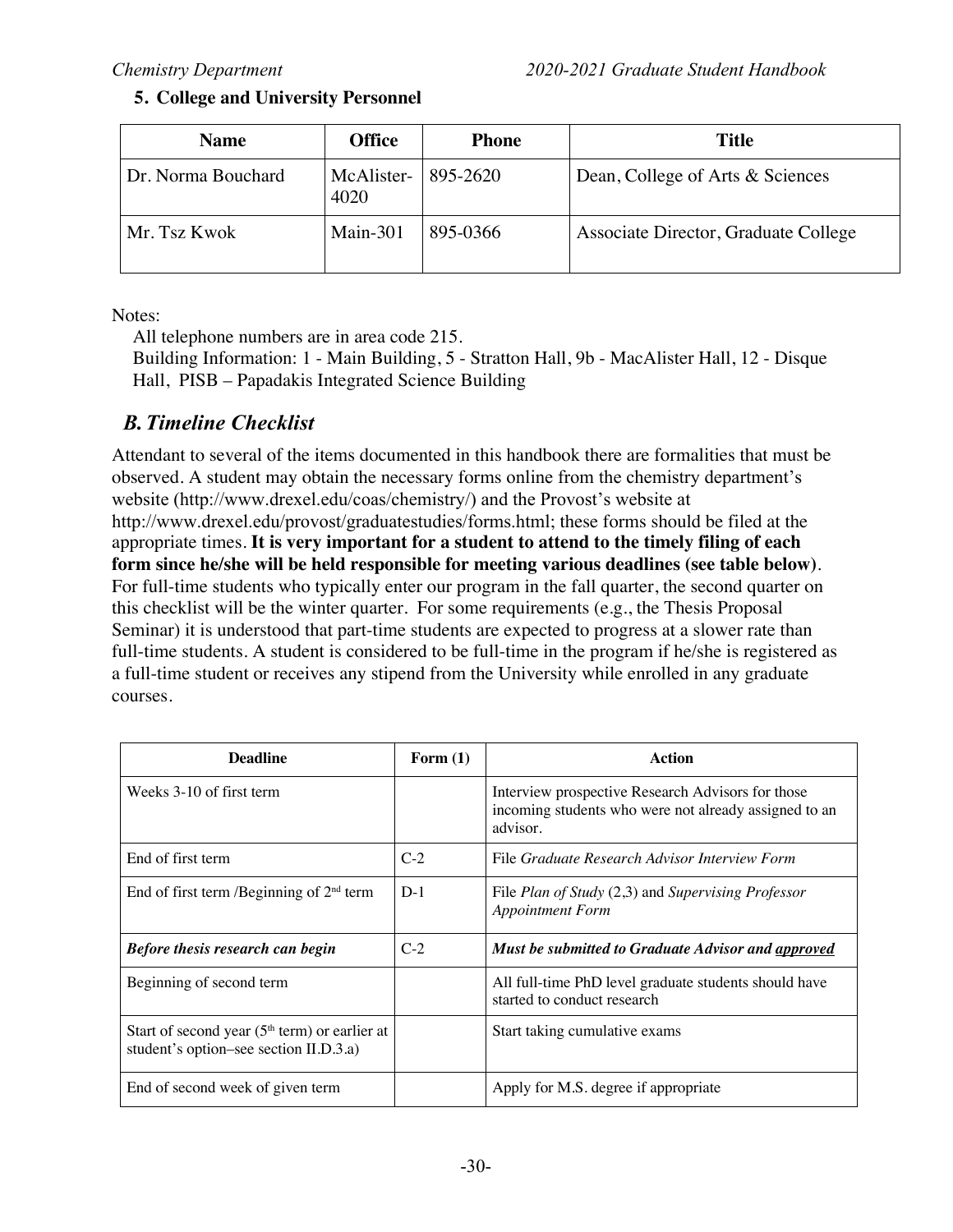| $\ge$ Four weeks prior to Thesis Proposal                                                                | $D-3$          | File Dissertation Advisory Committee Appointment<br>request form                                                                                                                                                                                       |
|----------------------------------------------------------------------------------------------------------|----------------|--------------------------------------------------------------------------------------------------------------------------------------------------------------------------------------------------------------------------------------------------------|
| Week 6 of 6 <sup>th</sup> term for full-time students,<br>week 6 of $7th$ term for part-time students    |                | Schedule and give the Dissertation Proposal Seminar on<br>or preferably earlier than the end of week 6. This is a<br>firm deadline, see section II.C.2 for more information.<br>A student may need to do these earlier, based on the<br>sign-up sheet. |
| Week 6 of $6^{th}$ term for full-time students,<br>week 6 of 7 <sup>th</sup> term for part-time students | $D-3A$         | Submission of Dissertation Proposal Form (outcome of<br>oral exam)                                                                                                                                                                                     |
| After passing Candidacy Exam (4),<br>typically after 6 <sup>th</sup> term for full-time<br>students      | $D-2$ , $D-2A$ | File Doctoral Candidacy Examination Report (D-2) and<br>Member Report (D-2A)                                                                                                                                                                           |
| $\ge$ Four weeks prior to Ph.D. exam                                                                     | $D-4$          | File Final Oral Defense Committee Appointment &<br><b>Schedule Form</b>                                                                                                                                                                                |
| $\ge$ Four weeks prior to Ph.D. exam                                                                     |                | The student submits an electronic copy of a peer-<br>reviewed publication on he/she is the first author, to the<br><b>Graduate Advisor</b>                                                                                                             |
| Four weeks prior to Ph.D. exam                                                                           |                | Submit Ph.D. thesis to format checker                                                                                                                                                                                                                  |
| $\ge$ Two weeks prior to Ph.D. exam                                                                      |                | Deliver printed copy of dissertation to each member of<br>the Final Oral Defense Committee (5)                                                                                                                                                         |
| Day of Ph.D. exam                                                                                        | $D-5$          | Bring Report of Ph.D. Final Oral Defense Committee<br>Form to exam and also Thesis Completion Form.                                                                                                                                                    |
| When thesis corrections finished                                                                         |                | File Completion Form                                                                                                                                                                                                                                   |
| One month prior to commencement                                                                          |                | File Application for Ph.D. Degree Form                                                                                                                                                                                                                 |
| Before leaving Drexel                                                                                    |                | Return all keys and other borrowed items                                                                                                                                                                                                               |

**Notes:** Further detailed information is contained on the forms themselves.

- (1) After obtaining the appropriate signatures from his/her Research Advisor and/or committee members, all University forms (D-1 through D-5 and the Completion Form) must be submitted to the Graduate Advisor, who will forward them to the Graduate Studies Office; Department forms (C-2) must be submitted to the Graduate Advisor (with the necessary signatures).
- (2) Ph.D. students & thesis-M.S. students.
- (3) The Graduate Advisor or Chair of the Graduate Program Committee can check over a student's coursework with him/her, although he/she should first consult with his/her Research Advisor.
- (4) Deadline strongly recommended by the chemistry department; *university deadline* is "at least three months prior to the final defense."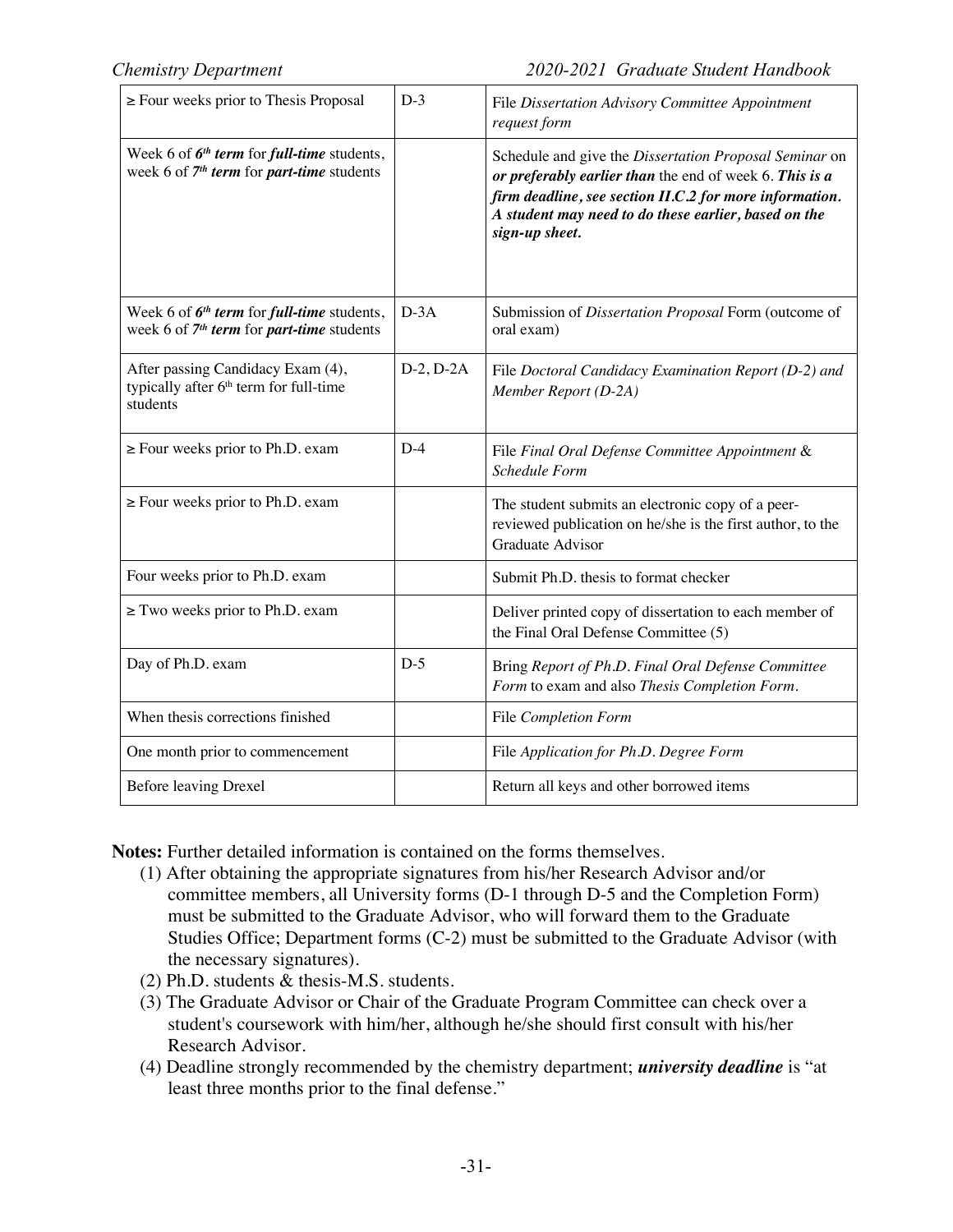(5) An electronic copy may be substituted for the printed dissertation if it is acceptable to the committee member.

# *C. Department Forms*

- **1. Graduate Research Advisor Interview Form (Form C-2, revised 12/14/11)**
- **2. Master's Thesis Review Committee Form (Form C-5)**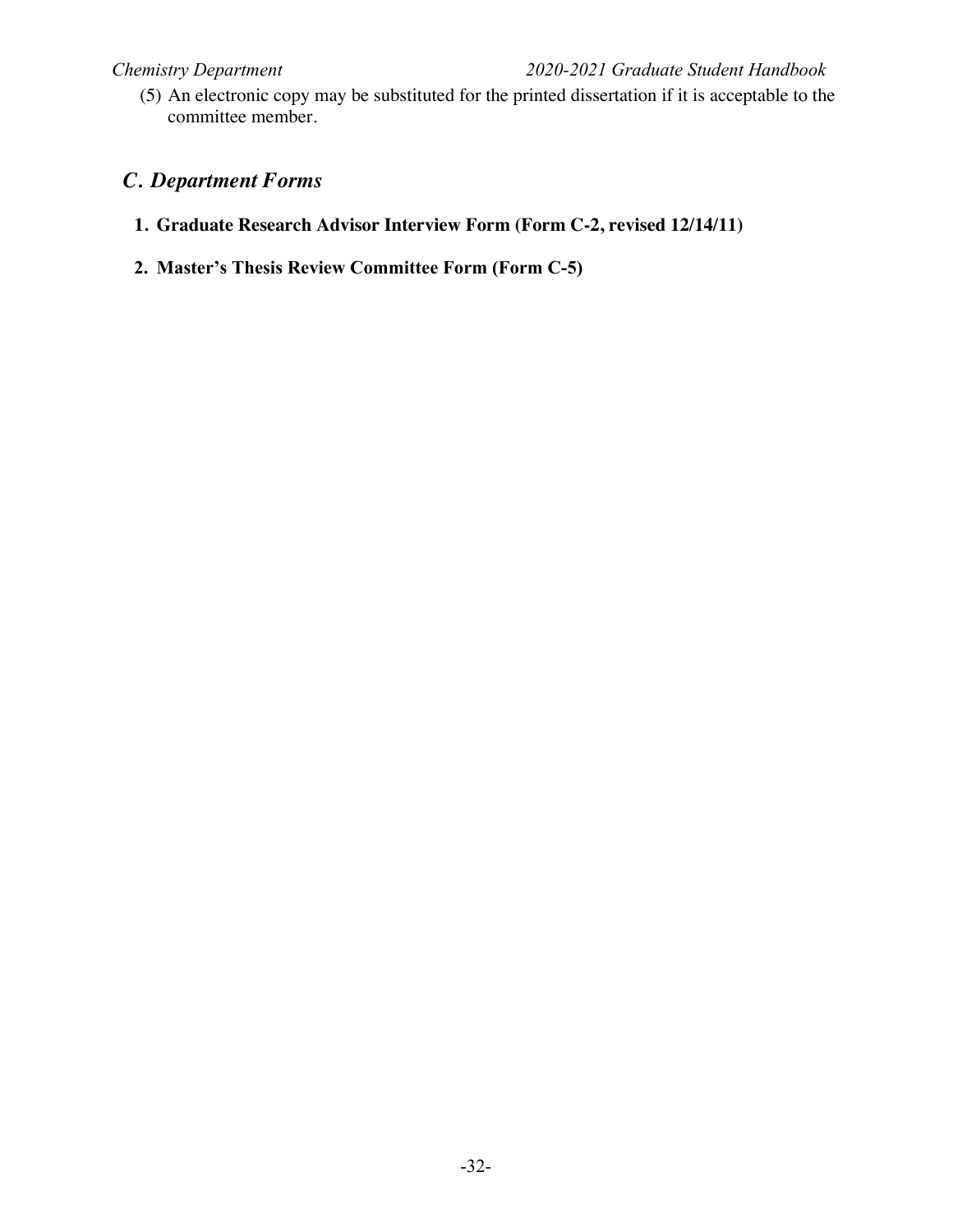#### **Form C-2**

| I am interested in starting my ______ M.S. thesis or non-thesis research or _______ Ph.D. thesis research                                                                  |                                         |    |
|----------------------------------------------------------------------------------------------------------------------------------------------------------------------------|-----------------------------------------|----|
| Interviewed faculty signatures (below)*:                                                                                                                                   | Date:                                   |    |
|                                                                                                                                                                            |                                         |    |
| <u> 1989 - Johann Barbara, martxa alemaniar arg</u><br><u> 1989 - Johann Barn, mars ann an t-Amhain an t-Amhain an t-Amhain an t-Amhain an t-Amhain an t-Amhain an t-A</u> | <u> 1989 - Johann Barbara, martin a</u> |    |
| Having interviewed the above faculty members (at least 3), I submit my choices of faculty advisor as                                                                       |                                         |    |
| (first choice)                                                                                                                                                             |                                         |    |
| $\frac{\sqrt{3}}{2}$ (second choice)<br>(third choice)                                                                                                                     |                                         |    |
| named as your Research Advisor.<br>Departmental full-time Graduate Advisor or Department Head signature:                                                                   |                                         | is |
|                                                                                                                                                                            | Date:                                   |    |
| I agree to act as research advisor to the above student. The student's "specialty area" for Ph.D.                                                                          |                                         |    |
|                                                                                                                                                                            |                                         |    |
|                                                                                                                                                                            |                                         |    |
|                                                                                                                                                                            |                                         |    |
|                                                                                                                                                                            |                                         |    |
| Submit completed form to the Graduate Advisor. Ph.D. students must also submit Drexel forms D1.                                                                            |                                         |    |

\* Students who finalized their choice of research advisor as a prospective student should simply enter that faculty member's name on the first line. Otherwise, students should re-interview the faculty member(s) whose research is of interest to them, in addition to any new faculty appointed during the last four years. A complete list of chemistry faculty may be found at http://drexel.edu/chemistry/contact/facultyDirectory/.

cc: File, Research Advisor GPC Rev-9/14